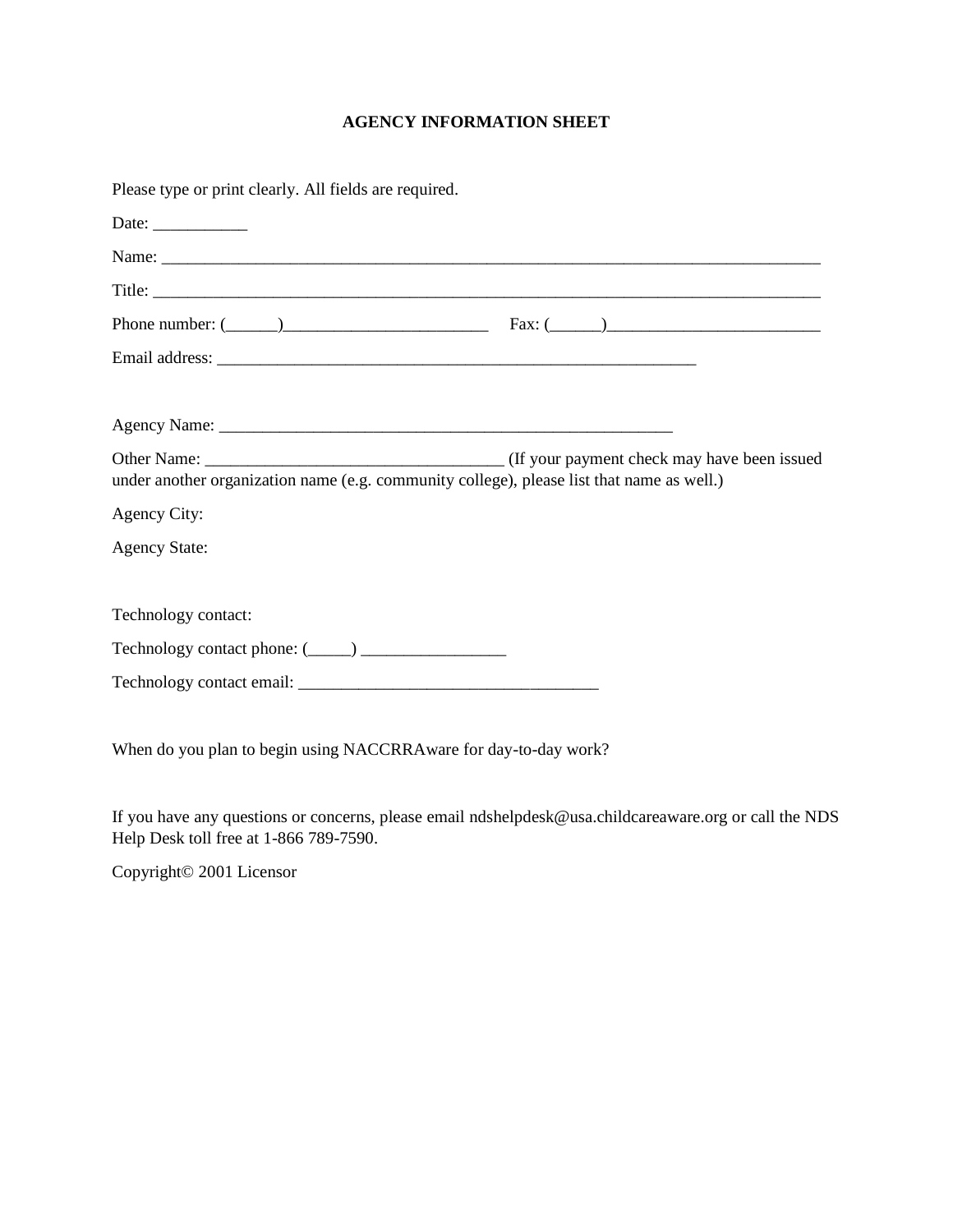# NACCRRAware License Agreement for Individual Voting Members

**NACCRRA Date**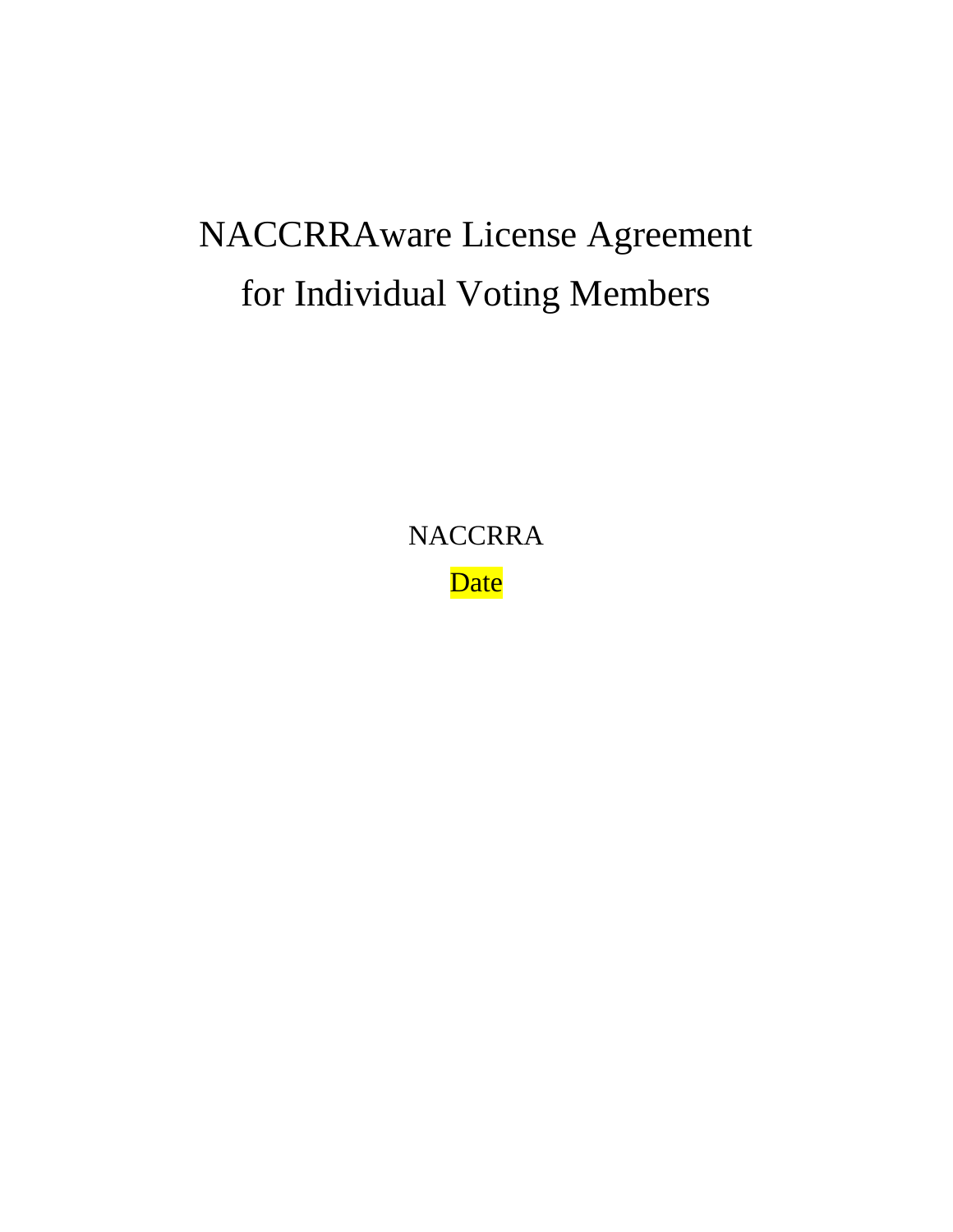## **NACCRRAware SOFTWARE LICENSE AGREEMENT License number: Agency ID: XXXXX**

This AGREEMENT dated as of is between National Association of Child Care Resource & Referral Agencies (NACCRRA) , 1515 N. Courthouse Rd – 3rd Fl., Arlington, VA 22201 (hereinafter called "Licensor"), and **CCR&R** agency name, (hereinafter called "Licensee").

## 1.0 DEFINITIONS

1.1 "Agreement" means this License Agreement, any amendment thereto, or any Schedule or Exhibit that exists as of the date of this Agreement or may hereinafter be incorporated by reference.

1.2 "Concurrent Licensed User" means an employee or volunteer of a NACCRRA Voting Member licensed to Use Licensed Programs, which have been designated by Licensor to be a Concurrent Software Application.

1.3 "Concurrent Software Application" is Licensed Programs, which may be shared by any number of Registered Clients.

1.4 "License Fees" means amounts charged to Licensee for the Use of Licensed Programs.

1.5 "Licensed Programs" means those computer software programs known as ''NACCRRAware,'' incorporated herein by reference as Schedule A, (as well as any updates thereof furnished by Licensor pursuant to the terms of this Agreement) and in any written amendments thereto, in machine readable, printed or other form, including but not limited to instructional and operational manuals, flow charts, logic diagrams, file layouts and listings. The term Licensed Programs does not include source code in any form, such source code being the sole and exclusive property of Licensor, free from any claim or retention of rights thereto on the part of Licensee.

1.6 "Node Locked Software" means Licensed Programs, which is licensed for Use on a designated computer only.

1.7 "Proprietary Information" means the Licensed Programs in any embodiment, and any other information relating to the Licensed Programs received by Licensee from Licensor which is also identified by Licensor as proprietary or confidential.

1.8 "Record Set" means information or data merged, entered or saved by Concurrent Licensed User in Licensed Programs.

1.9 "Registered Client" means any computer system authorized to Use Licensed Programs and access data from or perform functions on a Server.

1.10 "Server" means a designated computer system situated at a specific location and configured with Licensed Programs to support an authorized number of Registered Clients and Concurrent Licensed Users.

1.11 "Site" means the physical location of a Server or Registered Clients.

1.12 "System Administrator" means a representative designated by Licensee as the responsible party for administering and operating the Licensed Programs and operating the Server and Registered Clients.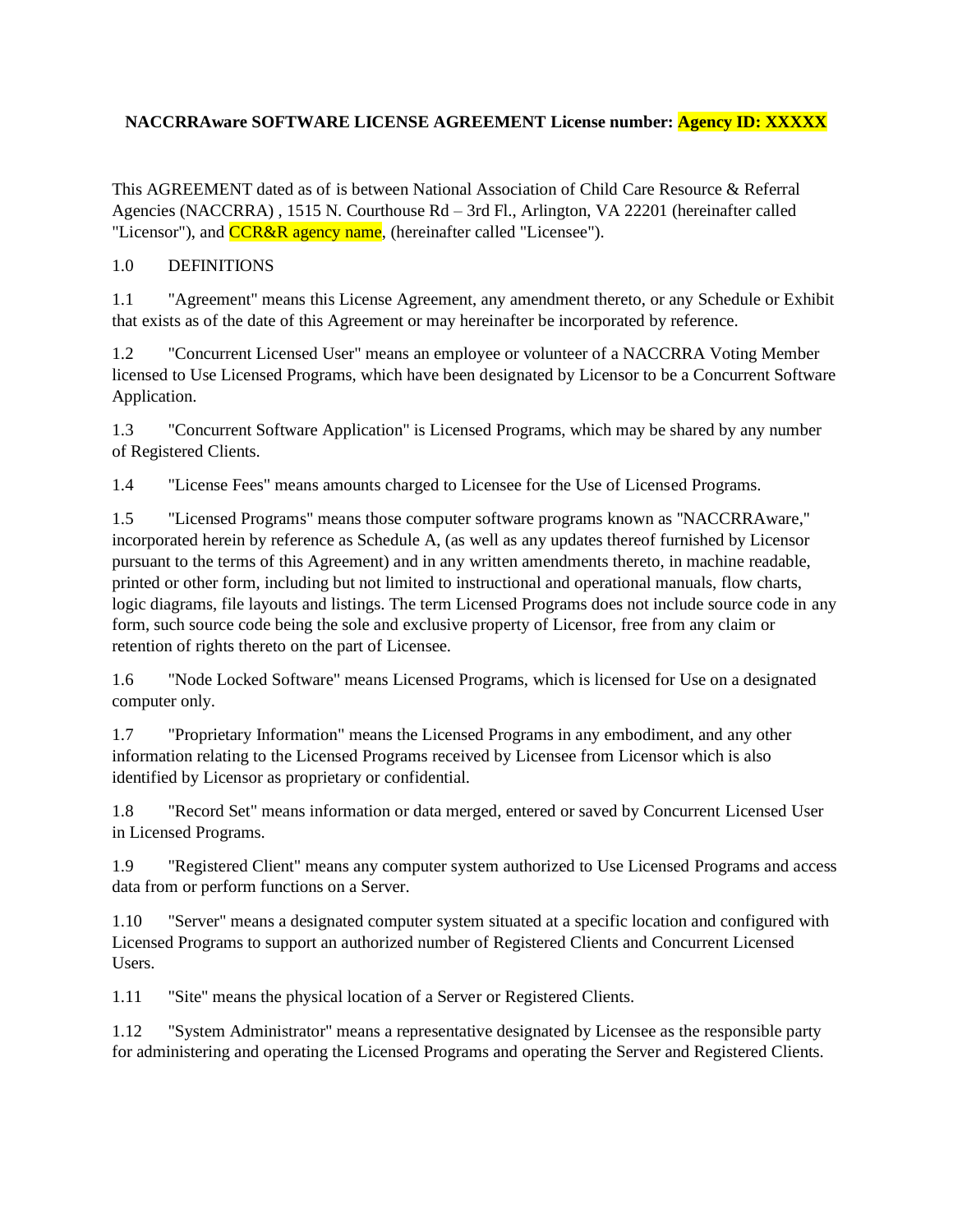1.13 "Upgrade" means any version of the Licensed Programs which contains any modification, refinement or enhancement and which is generally made available by Licensor at an additional charge to its customers and Licensees, as determined in the sole discretion of Licensor.

1.14 "Use" means (i) transferring any portion of any Licensed Programs from storage units or media into the Licensee's computer equipment for processing; (ii) executing any portion of any Licensed Programs as a Registered Client or as a Concurrent Licensed User for any purpose; (iii) executing any portion of any Node Locked Software for any purpose; (iv) accessing any Server for the purpose of obtaining or preparing information or data created through the execution of Licensed Programs; or (v) merging any Licensed Programs in machine readable form into another program.

# 2.0 GRANT OF LICENSE

2.1 Subject to payment of the License Fee to Licensor, Licensor hereby grants to Licensee, and Licensee hereby accepts a perpetual (subject to the terms and conditions of the Agreement), personal, nonexclusive, nontransferable, and royalty-free license to Use the Licensed Programs, subject to the terms of this Agreement, and any amendments thereto, as such licenses are required to support implementation of Licensee's configuration of Server, Registered Clients, Concurrent Licensed Users, and Node Locked Software applications. The license granted does not authorize Licensee to change or modify the Licensed Programs.

2.2 Licensor reserves the right, upon prior notice to Licensee to audit usage and, if unauthorized Use is found, Licensee agrees to cease such usage immediately upon receipt of written notification, or to promptly purchase additional Licensed Programs such that the total of all purchased licenses reflects the actual number of licenses in Use. In addition, Licensee agrees to pay Licensor a fee of \$150 for each unauthorized Use.

2.3 A separate license shall be required, together with the payment of additional License Fees and charges, to Use the Licensed Programs by any other than the Server or Registered Clients; provided, however, Licensee may temporarily transfer the license granted hereunder to a back-up Server located at the same Site as the Server if the Server is inoperative for reasons beyond Licensee's reasonable control and Licensee may temporarily transfer the license granted hereunder to a mobile computer ("laptop") for reasons of occasional and non-recurring use.

# 3.0 CONDITIONS OF LICENSE

3.1 Licensee must be a NACCRRA voting member in good standing. Not being a voting member in good standing will automatically terminate this Software License Agreement.

3.2 Licensee may, in accordance with the section entitled "Trade Secrets- Intellectual

Property Rights" (Section 10) and "Grant of License" (Section 2), copy for backup purposes only, License Programs which are provided in machine readable form. Licensee may copy, for internal use only, any portion of Licensed Programs which are provided in printed form (i.e. instructional or operational manuals).

3.3 Immediately upon the termination of this Software License Agreement, Licensee shall return to Licensor the original and all copies of the Licensed Programs and shall certify in writing to Licensor that it has done so.

3.4 Except as permitted herein, Licensee shall (a) not reproduce, reverse engineer, decompile, transfer electronically or permit any other Use of the Licensed Programs not expressly authorized by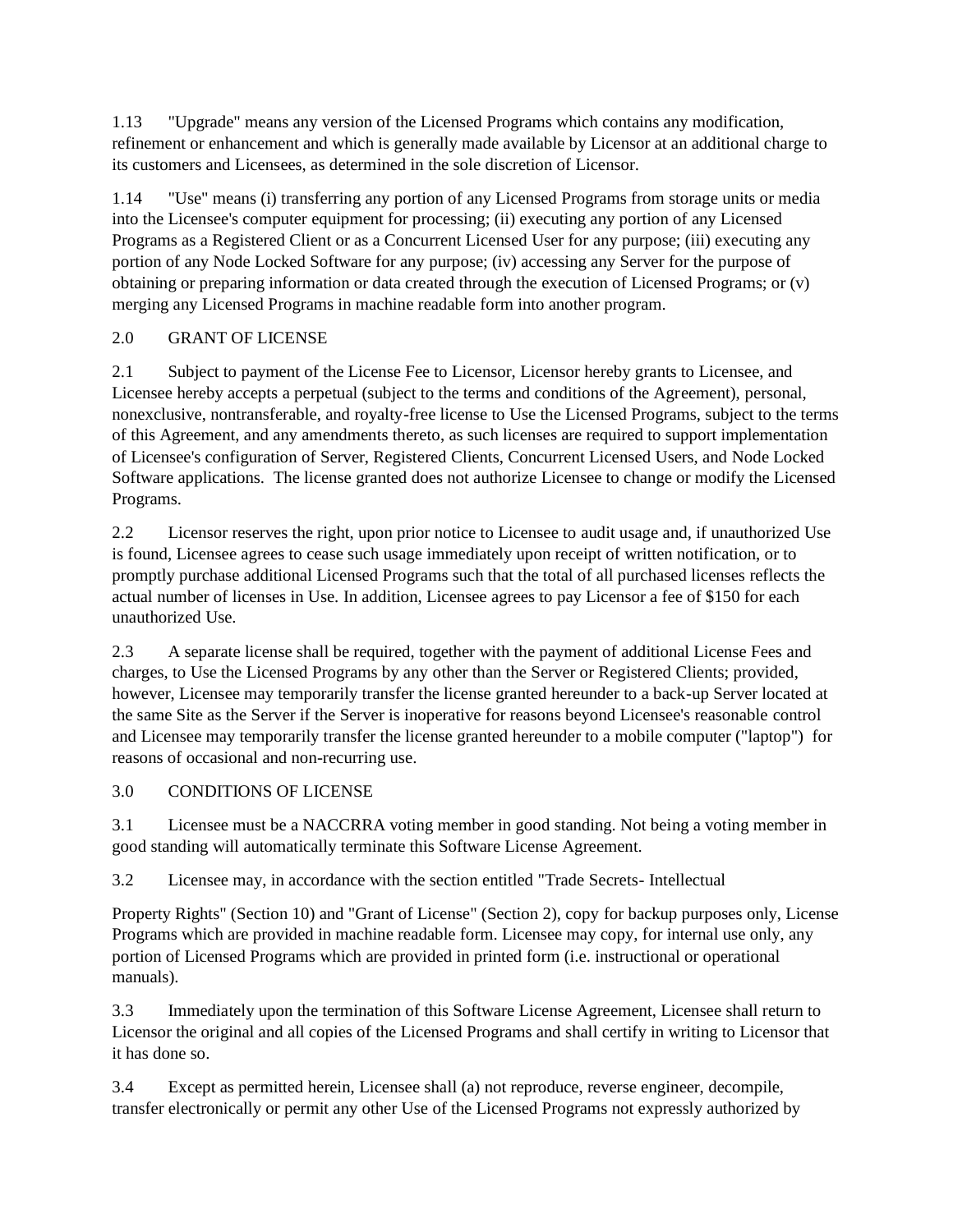"Grant of License" (Section 2); and (b) acknowledge that any unpermitted act(s) or Use(s) is a breach of a material obligation of this Software License Agreement.

# 4.0 PRICE AND PAYMENT TERMS

In consideration of the license and rights in the Licensed Programs granted by Licensor and in consideration of Licensor's performance of its obligations hereunder, Licensee shall pay Licensor as follows:

4.1 Licensee shall pay Licensor the amount  $\frac{SXXX}{S}\$  as the License Fee "Net 30 Days" from date of Invoice. Applicable taxes, including sales, use, personal property, excise, or other taxes and duties and, specifically excluding any income or corporate franchise taxes, will be paid by Licensee. Interest will be charged on past due amounts at the lesser of one and one-half percent (1 1/2%) per month, or at the maximum interest rate allowed by law.

4.2 Licensor shall provide Licensee with up to 10 hours of product support by electronic mail, facsimile, phone, or mail during the support year July 1 to June 30 after the expiration of the allocated time or the support year (i.e., all product support time expires on June 30th of each year), should Licensee desire Licensor to provide additional product support, the parties shall enter into a separate Training and Technical Support Agreement, which will be annexed to this Agreement as Schedule B and incorporated herein.

4.3 During the thirty (30) day period following execution of this Agreement, Licensor will provide Licensee with all Upgrades developed by Licensor for the Licensed Programs. The License Fee does not include any Upgrades to the Licensed Programs that are developed or released after the thirty day period. Should Licensee desire Licensor to provide additional Upgrades to the Licensed Programs after the thirty days, the parties shall enter into a separate Software Upgrade Agreement, which will be annexed to this Agreement as Schedule C and incorporated herein.

4.4 The License Fee does not include hosting services or subscription fees. Internet access may be required to use the Licensed Programs, and Licensor shall not be responsible for providing dial-up access to the Internet. In the event that the Licensee desire Licensor to provide hosting services, or data collection services, the parties shall enter into a separate NACCRRAware Hosting Agreement Schedule D, which will be annexed to this Agreement and incorporated by reference herein.

4.5 In further consideration of the License Fee, Licensor will provide at a reasonable time and place for attendance of the System Administrator to one three hour training session presented at a Licensor symposium or regional conference.

4.6 The Licensee Fee does not include under Section 4.0 travel, food and lodging expenses associated with the services to be provided by Licensor hereunder, which reasonable expenses Licensee hereby agrees to reimburse to Licensor at cost within thirty (30) days of receipt of Licensor's invoice of the same.

# 5.0 DELIVERY AND INSTALLATION

5.1 Delivery and installation dates quoted by Licensor or its personnel represent Licensor's best estimate only of the expected date. Licensor will not be liable for any damages or penalties arising from any delays in delivery, installation, or for failure to give notice or any delivery delay. Risk of loss of Licensed Programs shall transfer to Licensee upon delivery.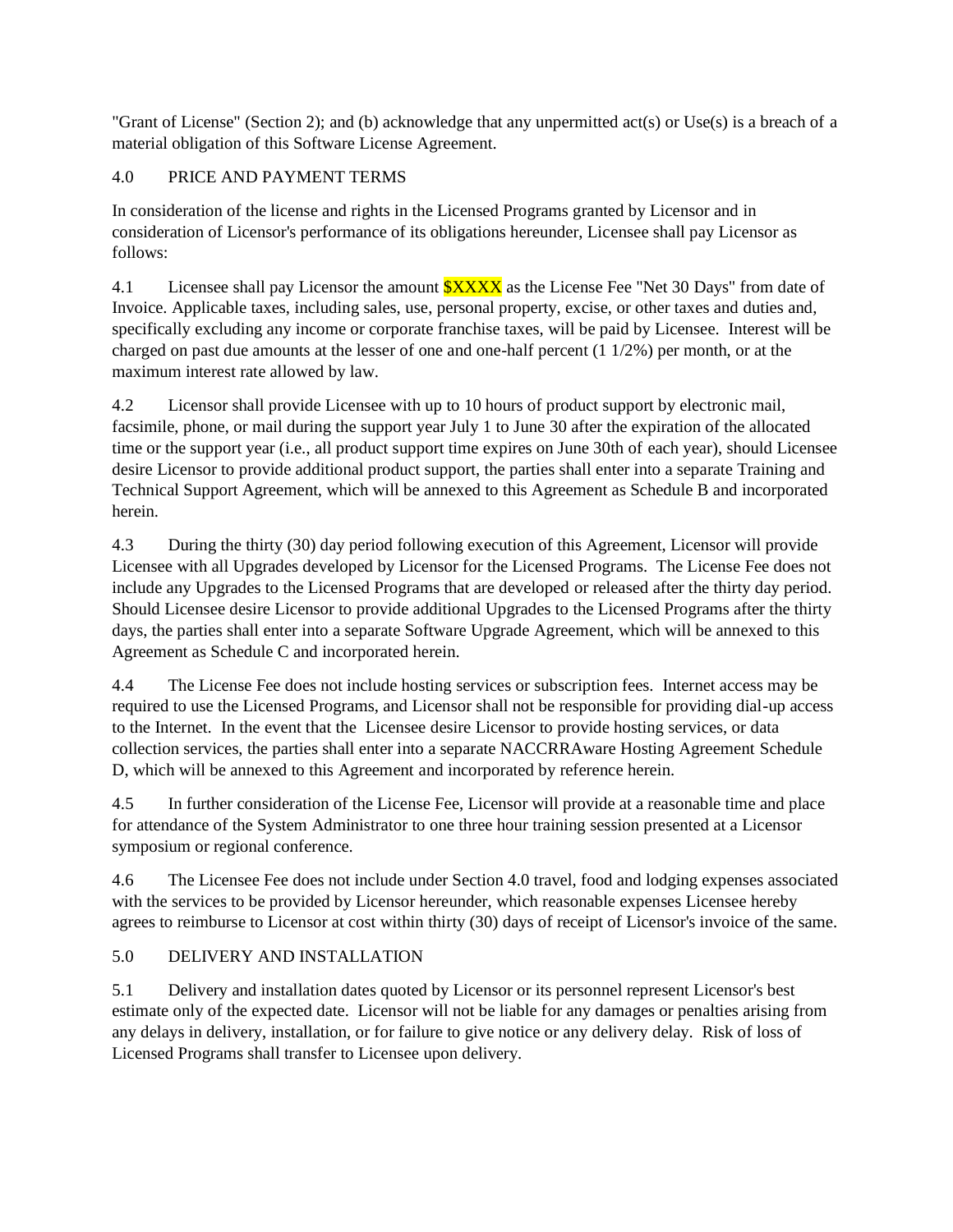5.2 It is the responsibility of the Licensee to provide and prepare the Server and Registered Clients at the Site the system environment upon which the Licensed Programs are to be installed. Licensor will invoice Licensee for the setup and installation of the Licensed Programs if such service is provided.

## 6.0 PATENT AND COPYRIGHT INFRINGEMENT

6.1 Licensor shall, at its own expense, defend or at its option, settle any claim, suit or proceeding brought against Licensee on the issue of infringement of any patent, copyright or other proprietary rights, of any third party, by virtue of Licensee's usage of any of the Licensed Programs pursuant to the terms of this Agreement. Licensor shall indemnify and hold Licensee harmless from and against any costs, expenses, settlements or damages, including reasonable attorney fees, related to any claim for infringement provided that Licensee: (a) promptly notifies Licensor in writing of the action; (b) Licensee permits Licensor full authority to defend or settle the action; and (c) Licensee cooperates and provides all available information, assistance and authority to defend or settle the action. Licensor shall not be liable for any costs, expenses, damages or fees incurred by Licensee in defending such action or claim unless authorized in advance, in writing by Licensor.

6.2 If Licensed Programs is, or in the opinion of Licensor is likely to become the subject of a claim, suit or proceeding of infringement, Licensor may in its sole discretion: (a) procure, at no cost to Licensee, the right to continue using the Licensed Programs, (b) replace or modify the Licensed Programs to render it non-infringing, provided there is no material loss of functionality or (c) if, in Licensor's reasonable opinion, neither (a) nor (b) above are commercially feasible, to terminate the license and refund the amounts Licensee paid for such Licensed Programs (as depreciated on a straight line basis over a period of 60 months). The foregoing obligations of Licensor do not apply with respect to Licensed Programs or portions or components thereof (i) not supplied by Licensor; (ii) which are modified by Licensee, if the alleged infringement relates to such modifications; (iii) combined with other products, processes or materials where the alleged infringement relates to such combination, (iv) where Licensee continues the allegedly infringing activity after being notified thereof or after being informed and provided with modifications that would have avoided the alleged infringement, or (v) where Licensee's use of the Licensed Programs is not strictly in accordance with the purpose for which this license has been granted herein.

## 7.0 LIMITED WARRANTY

7.1 Licensor warrants that it has the right to enter into this Agreement and that it has the right to grant the licenses hereunder. Licensor warrants for a period of thirty (30) days from the date of delivery that the Licensed Programs shall substantially conform to the specifications therefore set forth in the associated documentation, subject to the condition that the Licensed Programs are installed on a Server or Registered Client in a system environment conforming to Licensor's published system requirements. In the event of any nonconformance of the Licensed Programs, Licensee shall promptly notify Licensor in writing, and provide Licensor with evidence and documentation which reproduces the claimed error and resultant output from the execution of such programs or data. Licensor's sole obligation under this warranty shall be limited to use of its commercial best efforts to promptly correct such defects. Except as provided under a valid Software Maintenance Agreement and/or Software Upgrade Agreement, and except for the provisions of Section 4.3, Licensor will be under no obligation to provide Licensee with support or with any Licensed Programs Upgrades, releases or enhancements other than to remedy nonconformance under this warranty. Licensor's warranty obligations shall be void if the Licensed Programs are used on other than computer hardware conforming to Licensor's published system requirements or the computer hardware is modified.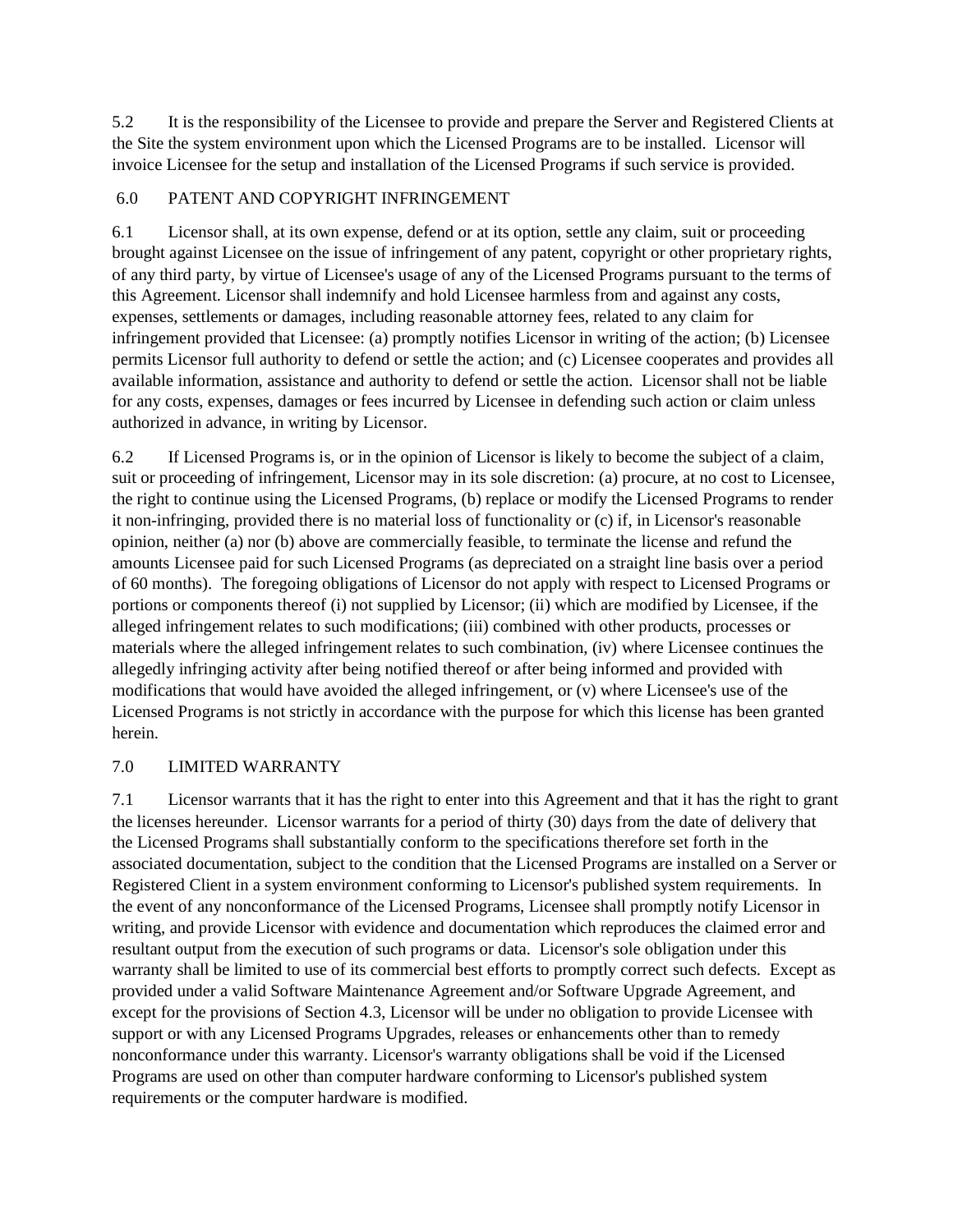## 8.0 DISCLAIMER OF ALL OTHER WARRANTIES

8.1 EXCEPT AS SPECIFICALLY SET FORTH IN THE SECTION ENTITLED "LIMITED WARRANTY" (SECTION 6.0), LICENSOR MAKES NO EXPRESS OR IMPLIED OR STATUTORY WARRANTIES, INCLUDING, BUT NOT LIMITED TO THEWARRANTIES OF MERCHANTABILITY AND FITNESS FOR A PARTICULAR PURPOSE, OR ARISING FROM A COURSE OF DEALING, TRADE USAGE OR TRADE PRACTICE. THE SOLE AND EXCLUSIVE REMEDY FOR ANY BREACH OF THEWARRANTIES AS SET FORTH IN THIS AGREEMENT SHALL BE REJECTION AND REFUND OF ANY AMOUNTS ACTUALLY PAID BY LICENSEE TO LICENSOR FOR LICENSED PROGRAMS ONLY. THE PARTIES TO THIS AGREEMENT HEREBY ACKNOWLEDGE THE EXISTENCE OF ERRORS IN THE LICENSED PROGRAMS AND LICENSOR OFFERS NOWARRANTY THAT ALL ERRORS IN THE PROGRAMS WILL BE CORRECTED.

## 9.0 LIMITATION OF LIABILITY

9.1 EXCEPT AS PROVIDED FOR IN THE SECTION ENTITLED "PATENT AND COPYRIGHT INFRINGEMENT (SECTION 7.0), NEITHER LICENSOR, NOR LICENSOR'S SUPPLIERS, SHALL BE RESPONSIBLE OR LIABLE WITH RESPECT TO ANY SUBJECT MATTER OF THIS AGREEMENT OR ANY ATTACHMENT, ADDENDUM, SCHEDULE OR TERMS AND CONDITIONS RELATED THERETO UNDER ANY CONTRACT, NEGLIGENCE, STRICT LIABILITY OR OTHER THEORY: A) FOR LOSS OR INACCURACY OF ANY DATA OR COST OF PROCUREMENT OF SUBSTITUTE GOODS, SERVICES OR TECHNOLOGY; B) FOR INDIRECT, INCIDENTAL OR CONSEQUENTIAL DAMAGES INCLUDING BUT NOT LIMITED TO LOSS OF REVENUES AND LOSS OF PROFITS; OR C) FOR ANY MATTER BEYOND ITS REASONABLE CONTROL.

9.2 Except as provided for in Section Entitled "Patent and Copyright Infringement" (Section 6.0) of this Agreement, the total maximum liability, if any, to Licensee arising out of this Agreement as a result of any action or inaction by Licensor or Licensor's suppliers, shall be limited to the total License Fees actually paid by Licensee to Licensor. The existence of more than one claim will not enlarge or extend this limit.

# 10.0 TRADE SECRETS- INTELLECTUAL PROPERTY RIGHTS

10.1 Licensee acknowledges that the Licensed Programs and related materials licensed hereunder are proprietary and protected by patent, copyright, trade secret law, and/or international treaties. Licensee shall not rent, lease, sublicense, grant a security interest in, or otherwise transfer rights to the software except under such terms as are authorized by this Agreement. All proprietary notices incorporated in, marked on or fixed to Licensed Programs, or other confidential information by Licensor or its suppliers, shall be duplicated by Licensee on all copies of all or any part of the Licensed Programs, and shall not be altered, removed, or obliterated. The obligation to include such notices is a material obligation hereunder. A copyright notice on Licensed Programs does not, by itself, constitute evidence of publication or public notice.

10.2 Licensor and the Licensee agree during the term of this Agreement that either Party may, in connection with this Agreement, disclose to the other Party information considered confidential and proprietary to the disclosing Party (hereinafter "Confidential Information"). "Confidential Information"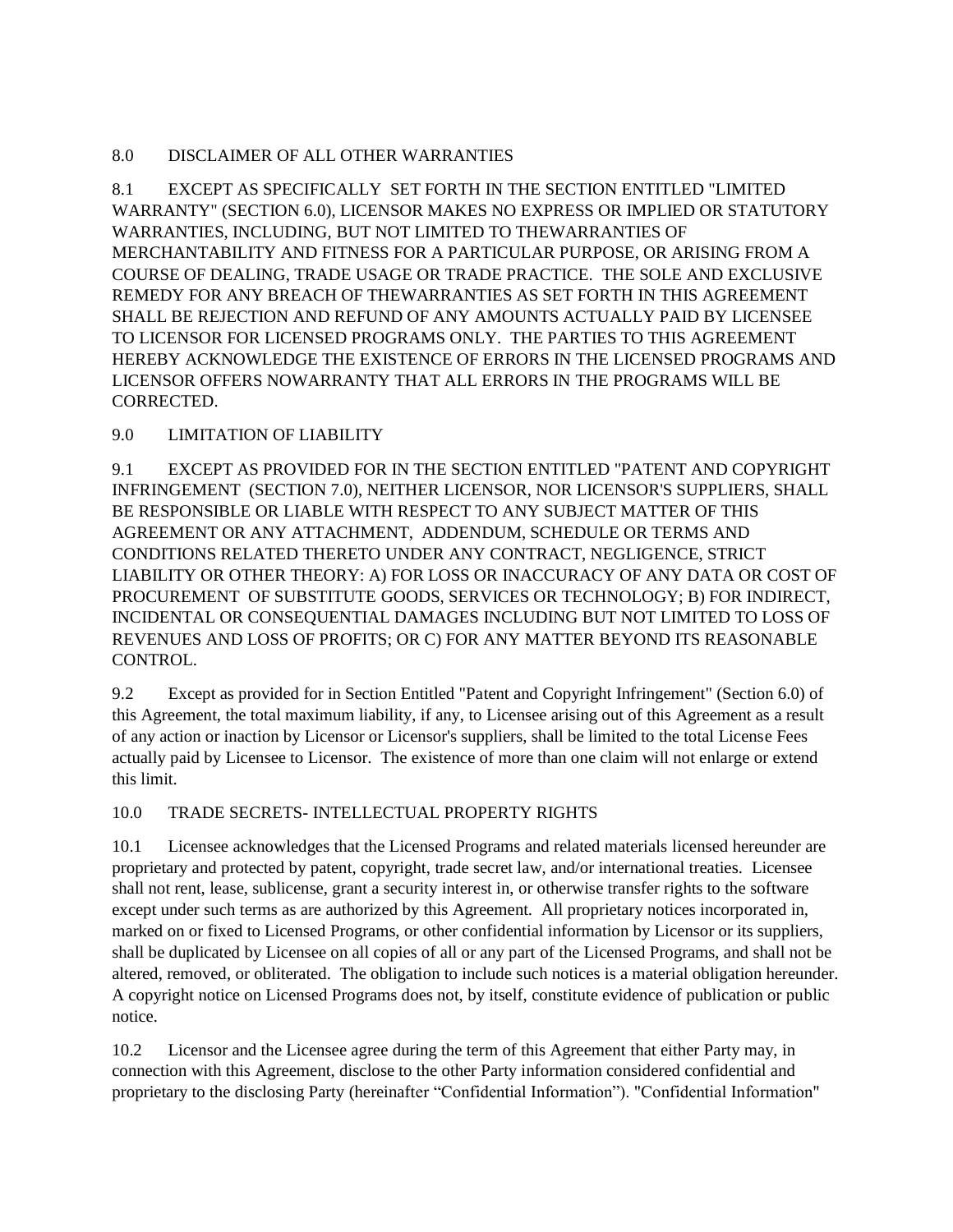includes all oral, written or electronically transmitted information designated as being of a proprietary and sensitive, or which by its nature is reasonably considered confidential, including, but not be limited to: names; membership and partnership information; past, present, or future business affairs or plans; financial and other data, product information; branding information; promotional or marketing plans or details; information on members or user requirements; design or co-design messaging or strategies; transition plans; all course, data, and training planning, materials, or timing; fees and fee structures; and data and materials used in the development. Confidential Information may be used by the receiving Party, its employees, and contractors only for purposes of performing the obligations hereunder. The receiving Party agrees to take reasonably commercial steps to protect the disclosing Party's proprietary and confidential information during project development and in accordance with this provision including but not limited to providing secured access to disclosing Party's data and information, storage of data and information on secured servers, maintain our existing firewalls for added information and data security. The receiving Party shall protect the disclosing Party's Confidential Information with the same degree of care that it regularly uses to protect its own Confidential Information from unauthorized use or disclosure, but in no event with less than a reasonable degree of care. The obligations of confidentiality and nondisclosure shall remain in effect for a period of ten (10) years following the expiration or earlier termination of this Agreement.

10.3 Unless otherwise agreed to in writing by Licensor, Licensee agrees to limit access to the Licensed Programs to those employees or affiliates actively employed or engaged on behalf of Licensee in the installation or continued Use of the Licensed Programs.

## 11.0 TITLE

11.1 This license gives Licensee limited rights to use the Licensed Programs, Licensor Proprietary Information and any other patents, patent applications, trademarks, copyrights or trade secrets owned by or the rights in which are held by Licensor and its licensors. Licensee does not own the Licensed Programs. All title, ownership rights, and intellectual property rights shall remain with Licensor and its suppliers. Any ideas, bug fixes or reports, technical information or product improvement suggestions concerning the Licensed Programs that Licensee (including Licensee's agents, employees or representatives) or users provide to Licensor shall become the property of Licensor and may be used for its business purposes without any payment or accounting to Licensee.

11.2 This license does not give the Licensor right to access data and information (Record Set) entered into Licensed Programs by Licensee.

11.3 Any Upgrades provided by the Licensor shall be covered by the terms of this license, unless expressly subject to the terms of another agreement to which Licensor is a party, such as the terms listed in an attached Schedule C. By accessing and Using an installed Upgrade, Licensee shall be deemed to have accepted the terms of this Agreement for said Upgrade and to be bound by the terms and conditions hereof, as well as any supplemental terms and conditions specified in the Upgrade to which Licensee consents.

## 12.0 TERMINATION OF AGREEMENT

12.1 Either party may terminate this Agreement by written notice (i) should the other party file a petition in bankruptcy, or have filed against it an involuntary petition in bankruptcy not dismissed within sixty (60) days after filing, or apply for or consent to the appointment of a receiver, custodian, trustee or liquidator, or make a general assignment for the benefit of its creditors; (ii) upon failure of the other party to make a payment hereunder within fifteen (15) days after written notice that such payment is past due;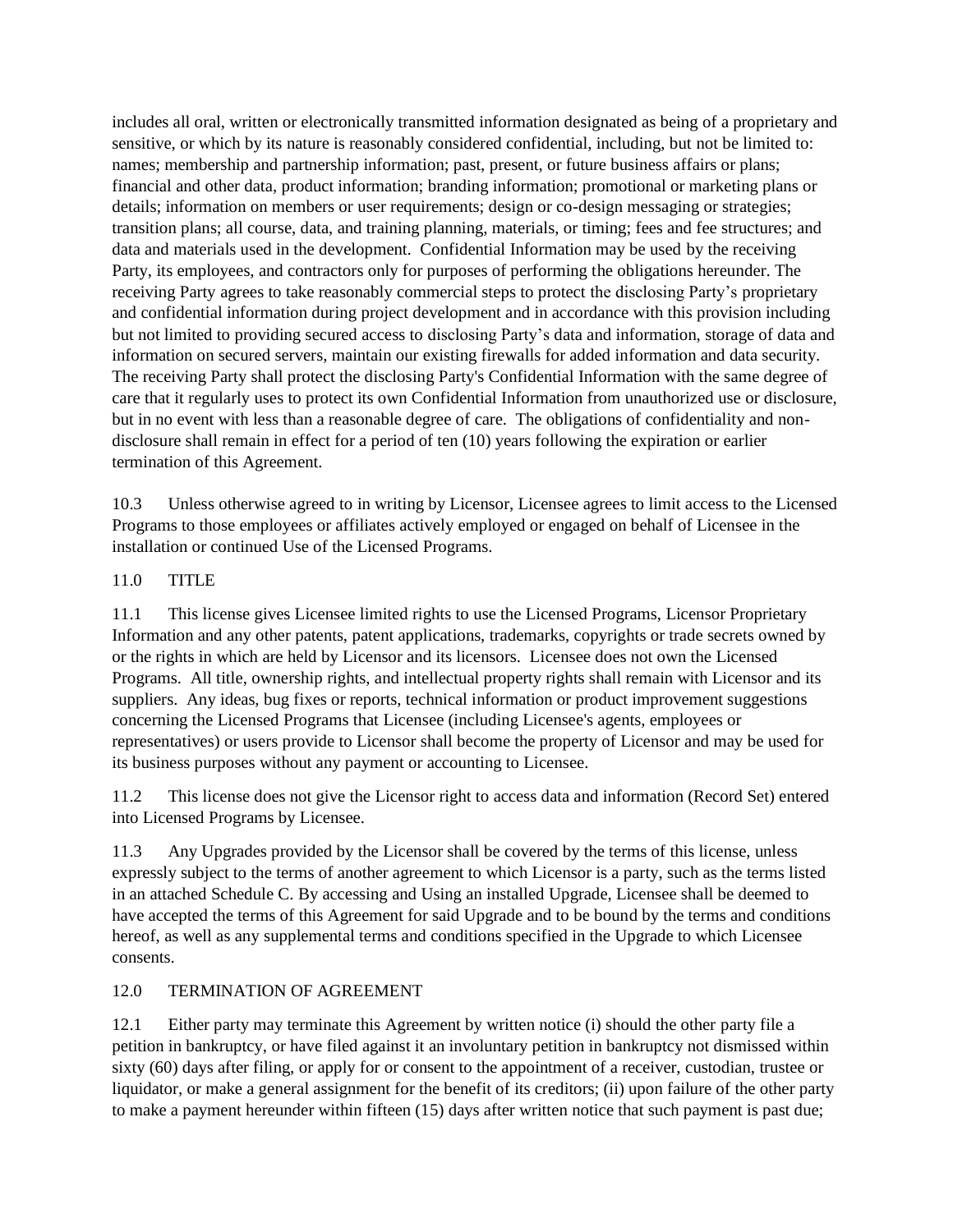(iii) upon any other breach of this Agreement by the other party, which if remediable, has not been corrected within (60) days after receipt of written notice; (iv) immediately in the event of a breach of Sections 3.1, 3.4, 10.0 or 11.0 of this Agreement; or (v) should the Licensee no longer be a NACCRRA voting member.

12.2 In the event of any termination of this Agreement, all licenses granted by Licensor to Licensee hereunder shall terminate. Licensee shall cease using the Licensed Programs, whether or not modified or merged into other materials, program installation instructions and user manuals, and Licensee shall certify in writing to Licensor all copies (in any form or media) of the Licensed Programs, installation instructions and user manuals, whether or not modified or incorporated into other materials, have been destroyed or returned to Licensor.

12.3 Licensee's obligation to pay Licensor amounts due hereunder and sections 3.4, 6.0, 7.0, 8.0, 9.0, 10.0, 11.0 and 13.0 shall survive any expiration or termination of this Agreement.

## 13.0 GENERAL PROVISIONS

13.1 GOVERNING LAW: The Parties shall use their best efforts to settle any claim, controversy, or dispute concerning questions of fact or law arising out of or relating to this Agreement or to performance of either Party hereunder. If the Parties are unable to resolve the dispute within thirty (30) days, the dispute shall be governed by, construed and enforced in accordance with the substantive laws of the Commonwealth of Virginia without regard to any principles of conflicts of laws that would direct the application of the laws of another jurisdiction. The parties submit to the jurisdiction of the courts in the County of Arlington, Virginia for any claim or dispute arising out of or related to this Agreement. Each party to such shall be responsible for its own legal fees and costs (Costs) provided however, that the court may direct the non-prevailing party to reimburse all or part of the prevailing party's costs if the court determines that the non-prevailing party's claims or defenses are frivolous.

.13.2 ENTIRE AGREEMENT: This Agreement sets forth the entire understanding and Agreement between Licensee and Licensor as to the subject matter of their Agreement.

13.4 HEADINGS: Titles or headings to the sections of this Agreement are not part of the terms of this Agreement and are inserted only for convenience.

13.5 NOTICES: All notices, requests and other communications under this Agreement must be made in writing and in the English language to the addresses as signed below.

13.6 LEGAL FEES: In the event that legal action is instituted by either party to enforce the terms and conditions of this Agreement against the other party, the party which is unsuccessful in the suit will pay all reasonable legal fees incurred by the prevailing party.

13.7 FORCE MAJEURE: Licensor's performance hereunder is subject to force majeure, including but not limited to wars, riots, strikes, labor disturbances, acts of God, fires, floods, explosions, civil disturbances, inability to obtain required material or transportation, and acts of governmental authorities.

13.8 TIMELY CLAIMS: No action for breach of this Agreement or any other action to enforce any claim arising out of or in connection with the subject matter of this Agreement shall be brought by Licensee against Licensor more than one (1) year after the cause of action has accrued.

13.9 ACCESS BY LICENSOR: Licensee agrees to provide Licensor with full, free and timely access to Licensee's computer equipment and Licensed Programs at all reasonable times for the purpose of fulfilling its obligations hereunder.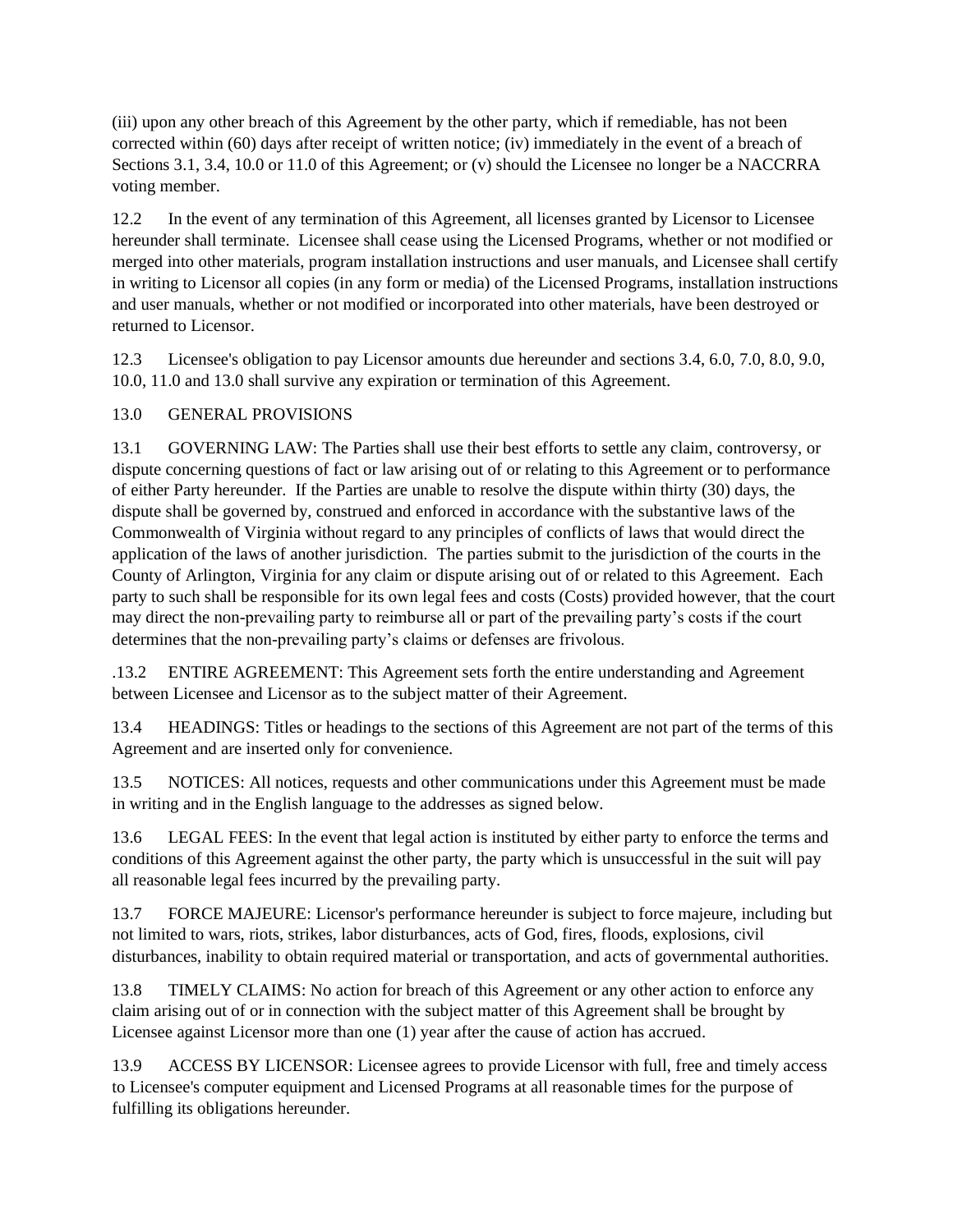13.10 LICENSEE ACKNOWLEDGEMENT: Licensee acknowledges that, prior to execution of this Agreement, it has had an opportunity to determine for itself the characteristics and capabilities of the Licensed Programs and is satisfied that the Licensed Programs fulfill Licensee's requirements. Licensor makes no representations of any kind beyond those contained in this Agreement and no agent of Licensor has the authority to make any representations beyond those contained in this Agreement.

13.11 GOVERNMENT USER: If the Licensed Programs are licensed by or for any unit or agency of the United States Government, then the Licensed Programs and all products incorporated within, shall be classified as "commercial computer software", as that term is defined in the applicable provisions of the Federal Acquisition Regulation (the "FAR") and supplements thereto, including the Department of Defense ("DoD") FAR Supplement (the "DFARS"). Licensor represents that the Licensed Programs were developed entirely at private expense, and that no part of the Software Programs were first produced in the performance of a United States Government contract. If the Licensed Programs are supplied for use by DoD, the Licensed Programs are delivered subject to the terms of this Agreement and either (i) in accordance with DFARS 227.7202-l(a) and 227.7202-J (a), or (ii) with restricted rights in accordance with DFARS 252.227-7013(c) (l) (ii) (OCT 1988), as applicable. If the Licensed Programs are supplied for use by a Federal agency other than DoD, the Licensed Programs are restricted computer software delivered subject to the terms of this Agreement and (i) FAR 12.212(a); (ii) FAR 52.227-19; or (iii) FAR 52.227-14(ALT III), as applicable.

Accepted By:

| <b>NACCRRA:</b>       | Licensee:            |
|-----------------------|----------------------|
| BY:                   | BY:                  |
|                       |                      |
| Printed Name:         | <b>Printed Name:</b> |
| Title:                | Title:               |
| Date:                 | Date:                |
| Phone: (703) 341-4100 | Phone:               |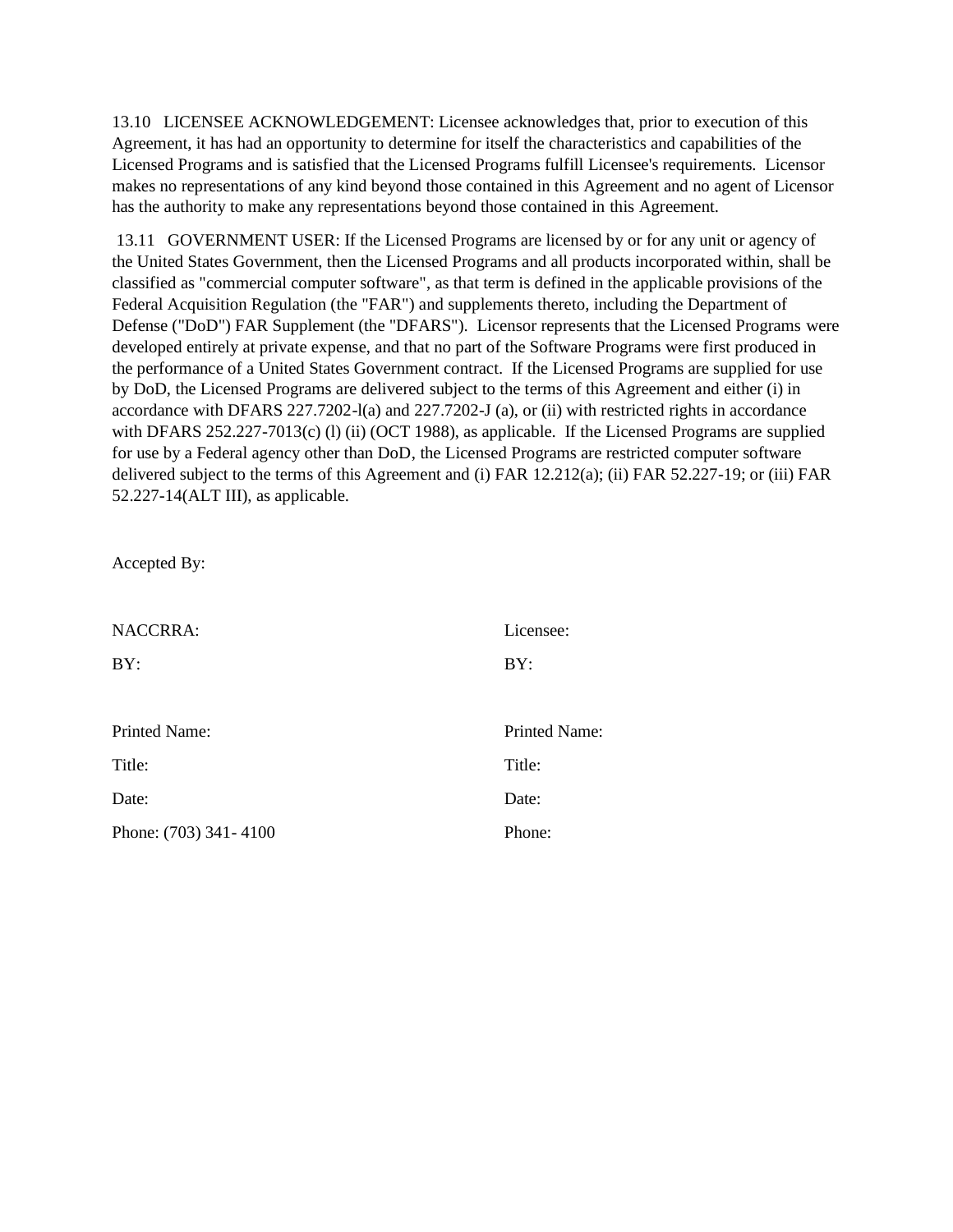#### **SCHEDULE "A" to**

#### **NACCRRAware SOFTWARE LICENSE AGREEMENT (NACCRRAware Contents)**

The Licensed Programs shall mean and include the software known as NACCRRAware, which includes unlimited Concurrent Licensed Users access by Registered Clients to a single Record Set (which is representative of the Licensee service area) on one Server, and more particularly described as follows:

- configure custom configurations for users, agency and data collection;
- enter data on clients, child care professionals (providers) and community partners;
- Search for matches between criteria in client and providers files;
- print information on providers;
- Search and report on fields in client, provider and community partner files;
- Export into ASCII select fields in clients, providers and community partner files;
- run a set of standard reports on clients and providers;
- create documents and labels using mail merge;
- export all client and provider information into a file for transfer to another site using

NACCRRAware;

- export standard data fields in client and provider files for transfer to Licensor for national data collection and reporting purposes;
- import select provider data from an ASCII file; and
- Globally search for and replace fields within NACCRRAware.

All Concurrent Licensed Users must be Voting Members with a License to use Licensed Programs.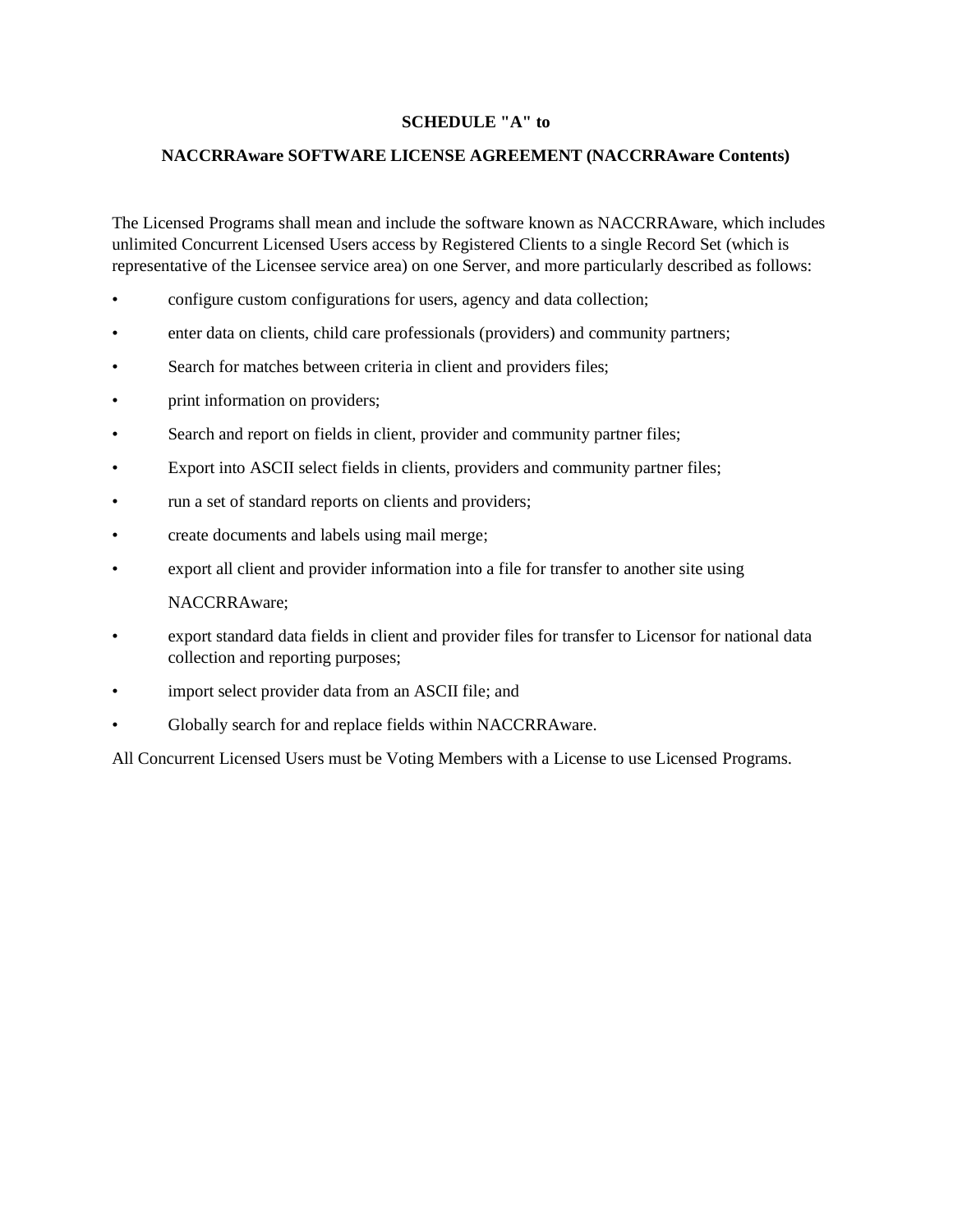#### **SCHEDULE "B" to**

#### **NACCRRAware SOFTWARE LICENSE AGREEMENT**

## **(Training and Technical Support Agreement)**

This Training and Technical Support Agreement ("TTSA") is an exhibit to the Software License Agreement number **XXXXX** dated **XX/XX/XXXX** between Licensor and Licensee sets forth the terms and conditions under which Licensor will provide maintenance support for the Licensed Programs licensed to Licensee pursuant to the Software License Agreement. All terms not otherwise defined herein shall have the meaning given them in the Software License Agreement.

## 1.0 TERM

1.1 Licensor shall provide Licensee with **N/A** hours of product support by electronic mail, facsimile, phone, or mail during the support year July 1 to June. Clients receive unlimited basic technical support.

30. After the expiration of the allocated time or the support year (i.e., all product support time expires on June 30th of each year), should Licensee desire Licensor to provide additional Training and Technical Support, the parties shall enter into an additional "TTSA". Licensor shall credit Licensee for usage in quarter hour ("15 minute") increments.

## 2.0 RESPONSIBILITIES OF LICENSOR

Licensor agrees that during the term of the "TTSA" with respect to the Licensed Programs to be supported hereunder, Licensor shall use its commercial best efforts to provide Training and Technical Support ("Support"). Support shall include:

2.1 Monitoring Licensee communication with Licensor; track Licensee inquires involving the Use of Licensed Programs; evaluating problems involving the Use of Licensed Programs, and providing status reports on Licensed Programs problem resolution and commitments.

2.2 Providing software bulletins containing available information on pending Upgrades, new Program releases, application techniques, and workarounds to problems at the time they are generally issued to all Licensees covered under this "TTSA".

2.3 Providing the designated System Administrator, with assistance in the event of difficulty in the Use of Licensed Programs which emanate from "bugs," code errors, documentation errors or problems of interpretation in accordance with the terms and conditions of the "TTSA" purchased by Licensee.

2.4 Providing problem reporting procedures to Licensee for reporting Licensed Programs code errors, documentation errors, and related problems and for obtaining status thereof.

2.5 Providing replacements and/or workarounds for Licensed Programs for the correction of "bugs," code errors, documentation errors, and related problems to correct the substantial inability of the Licensed Programs to perform the tasks it is designed to perform as represented by the applicable documentation.

2.6 Responding to and/or solving any problems in the current release concerning the Use of the Licensed Programs which materially affect a critical function or feature of the Licensed Programs.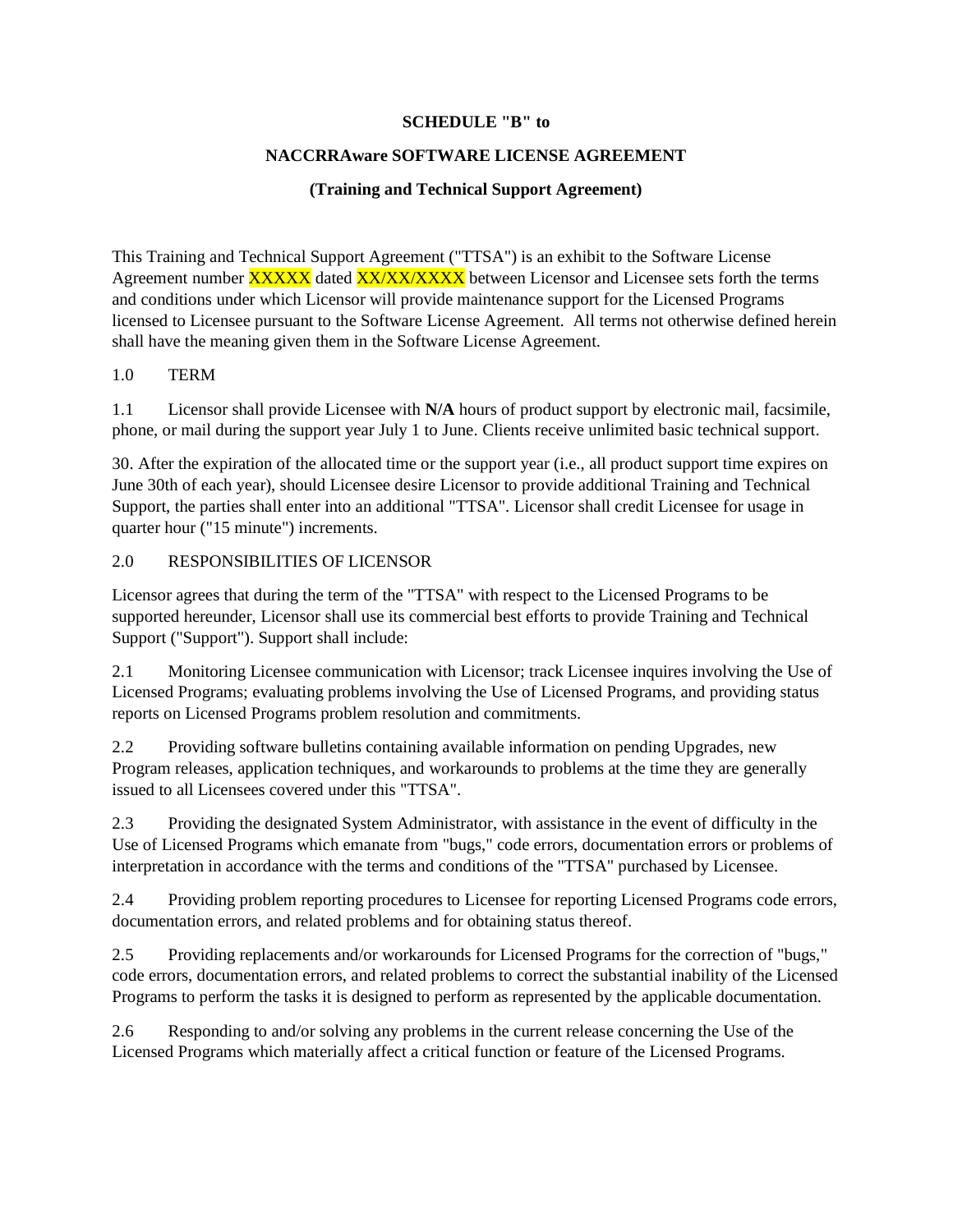2.7 Making available to Licensee the services of a qualified technical support personnel, as designated by Licensor, to assist Licensee in the Use of Licensed Programs, to the extent such services are covered under the terms and conditions of a Training and Technical Support Agreement.

# 3.0 RESPONSIBILITIES OF LICENSEE

3.1 Appoint two (2) System Administrators who will maintain the integrity of the Licensed Programs under the terms of the Software License Agreement and the "TTSA", who will act as Licensee's liaison for all technical communications with Licensor and who will act as the point of contact for the distribution of information and materials provided to Licensee by Licensor pursuant to the Software License Agreement and "TTSA".

3.2 Promptly obtain training in the Licensed Programs including any major Upgrades, developed for the System Administrators, or any other employees substituting or replacing the System Administrators.

3.3 Properly maintain the Licensed Programs at the then current version and release level. If any Upgrade release of the Licensed Programs offered to Licensee is deemed by Licensee to be undesirable, Licensee may, at its option, continue to Use a prior release of the Licensed Programs. However, should Licensee fail to accept, within 180 days of its offering, the current version of the Licensed Programs, or should Licensee modify the Licensed Programs in any manner except as authorized, in writing, in advance, by Licensor, then Licensor shall have, at its option, no obligation to fulfill the responsibilities set forth in Section 2.0. Licensor's obligations as provided for in Section 2.0 shall only apply to the current release of the Licensed Programs.

3.4 Provide remedial corrective action, if necessary, with the assistance of Licensor's support personnel.

3.5 Notify Licensor of "bugs," code errors, documentation errors, and related problems in accordance with the then-current problem reporting procedures.

3.6 When Upgrades to Licensed Programs are received by Licensee, and immediately following installation of an Upgrade, except for any archival or back-up copies as authorized in Section 2.3, and 3.0 of the Software License Agreement, Licensee shall promptly destroy or at Licensor's election return any prior version.

# 4.0 LIMITATIONS OF SUPPORT

Unless specific exceptions are approved in writing by Licensor, the following limitations for Support shall apply:

4.1 Support will be provided to Licensee solely for the Use of Licensed Programs in the designated configuration specified in Schedule A of the Software License Agreement.

4.2 Pursuant to Section 3.4Licensor may at its option limit or discontinue its support obligations if the Upgrades have not been installed as required, or if the Licensed Programs have been modified in any way without Licensor's prior written approval.

4.3 Licensor shall be under no obligation to provide any Support to Licensee if Licensor determines that the primary cause of the problems identified result from failure or malfunction of any tools, equipment, facilities or devices not furnished by or approved in writing for use in connection with the Licensed Programs by Licensor.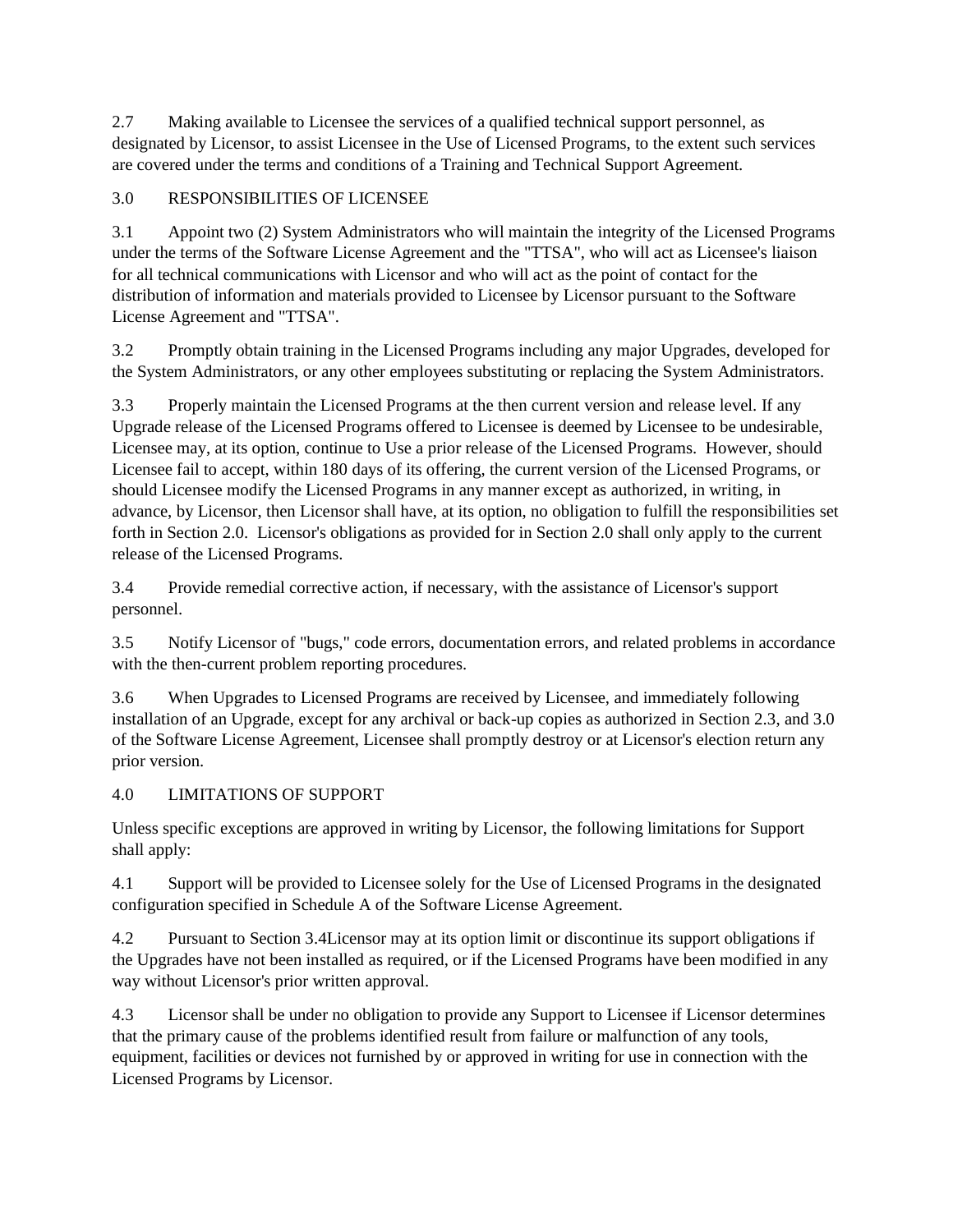### 5.0 ANNUAL SUPPORT FEES

5.1 On or before July I of the year following execution of the Software License Agreement or on or before the expiration of any "TTSA" (all of which shall expire on June 30th of the applicable year), Licensee may elect to obtain from Licensor an annual "TTSA" for the Licensed Programs by paying to Licensor the applicable Support Fee determined pursuant to Section 5.2.

5.2 The Support Fee shall be \$**N/A**. If the execution of the Software License Agreement occurred in the one year proceeding the July I date for payment for a "TTSA", then the Support Fee then payable shall not be prorated. The Support Fee shall be due thirty (30) days from the date execution of the "TTSA". Interest will be charged on past due amounts at the lesser of one and one-half percent (1 1/2%) per month, or at the maximum interest rate allowed by law. Basic technical support is included in the license fee.

5.3 As usage occurs, Licensor shall credit Licensee in quarter hour increments for any electronic mail, phone, fax, postal mail or training response provided.

5.4 If Licensee requests Support not provided for hereunder, Licensor may at its sole discretion agree to provide such support at the then-current rates for such support, including all time, travel and other outof-pocket expenses. Support Fees do not include travel food and lodging expenses associated with the services to be provided by Licensor hereunder, which expenses Licensee hereby agrees to reimburse to Licensor at cost upon Licensor's invoice of the same.

5.5 If this "TTSA" should expire or be terminated at any time, Licensee may reinstate Support provided all Registered Clients and Servers are upgraded to the then current release of the Licensed Programs. If Licensee fails to pay the Support Fee on or before July 1 of the year term following execution of the Software License Agreement, or on or before the expiration of the then current annual "TTSA", Licensor may, in its sole discretion, accept payment of the Support Fee and grant Licensee a new "TTSA" for a new annual period, which shall be deemed to have begun as of the date the annual Support Fee was originally due from Licensee; provided however, Licensee Upgrades to the then current releases of the Licensed Programs.

5.6 Licensee shall be responsible for applicable taxes, including sales, use, personal property, excise, or other taxes and duties and, specifically excluding any income or corporate franchise taxes, to be paid by Licensor.

## 6.0 DISCLAIMER OF WARRANTIES

6.1 IN CONNECTION WITH THIS "TTSA" AND THE SUPPORT LICENSOR MAKES NO WARRANTY, EITHER EXPRESSED OR IMPLIED, INCLUDING, BUT NOT LIMITED TO, ANY WARRANTY OF FITNESS FOR A PARTICULAR PURPOSE OR OF MERCHANTABILITY OR NON- INFRINGEMENT, LICENSOR'S SOLE OBLIGATION SHALL BE LIMITED TO LICENSOR'S USE OF COMMERCIAL BEST EFFORTS TO SUPPORT THE LICENSED PROGRAMS.

## 7.0 LIMITATION OF LIABILITY

7.1 In connection with the Support to be performed hereunder, Licensor shall under no circumstances, be responsible directly or indirectly, for any damage to the apparatus or adjacent property of Licensee, nor for any injuries to persons, unless such damage or injury is directly attributable to the negligence of Licensor.

7.2 Licensor shall not be liable for the acts and workmanship of the employees, contractors, subcontractors, or agents of Licensee, including but not limited to the failure to observe Licensor's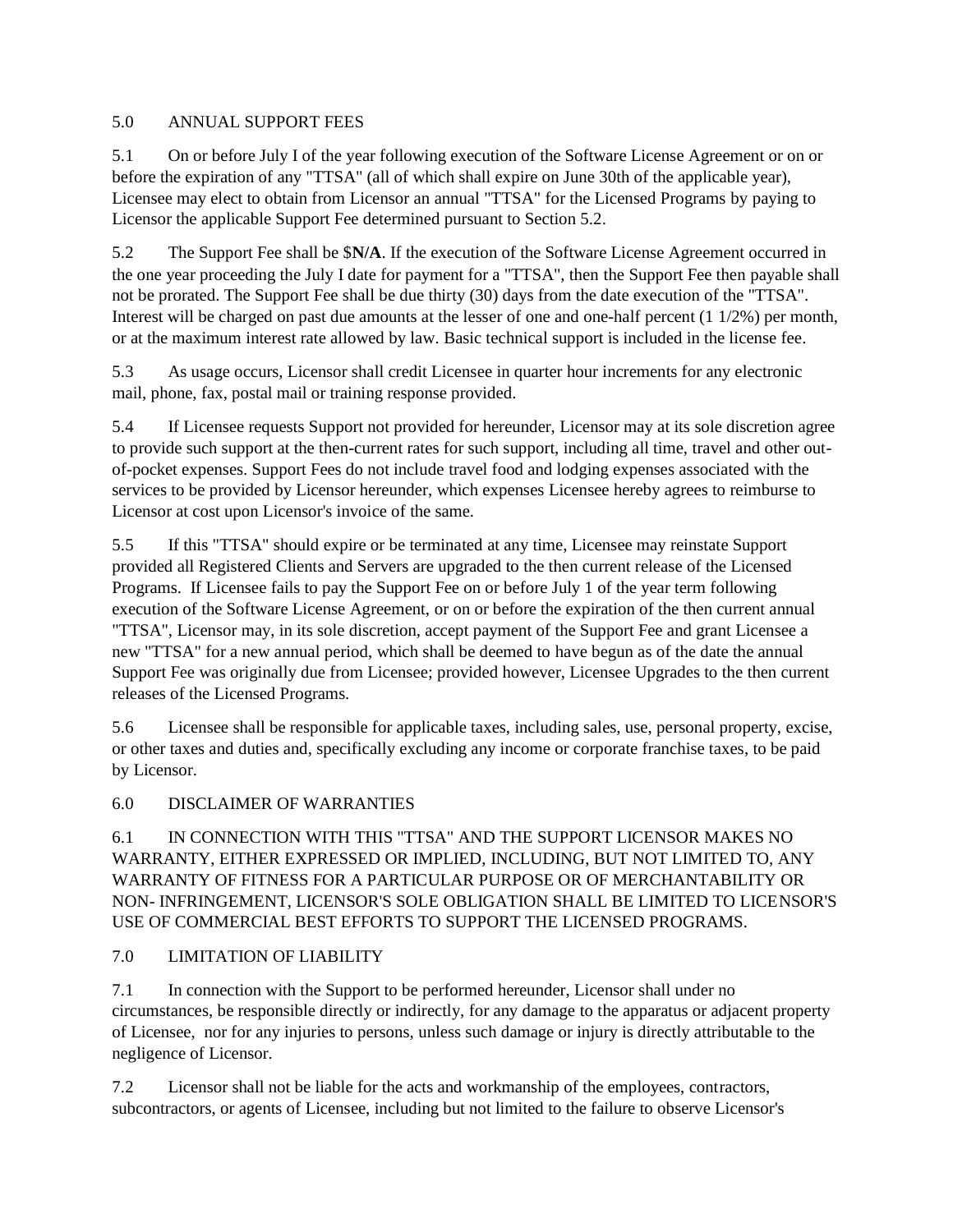instructions or documentation, or by failure or malfunctioning of any tools, equipment facilities, or devices not furnished or approved by Licensor.

7.3 EXCEPT IN THE CASE OF DAMAGE TO TANGIBLE PHYSICAL PROPERTY, NEITHER LICENSOR, NOR LICENSOR'S SUPPLIERS, SHALL BE RESPONSIBLE OR LIABLE WITH RESPECT TO ANY SUBJECT MATTER OF THIS "TTSA" OR ANY ATTACHMENT, ADDENDUM SCHEDULE OR TERMS AND CONDITIONS RELATED THERETO UNDER ANY CONTRACT, NEGLIGENCE, STRICT LIABILITY OR OTHER THEORY FOR LOSS OR INACCURACY OF ANY DATA OR COST OF PROCUREMENT OF SUBSTITUTE GOODS, SERVICES OR TECHNOLOGY; FOR INDIRECT, INCIDENTAL OR CONSEQUENTIAL DAMAGES INCLUDING BUT NOT LIMITED TO LOSS OF REVENUES AND LOSS OF PROFITS; OR FOR ANY MATTER BEYOND ITS REASONABLE CONTROL. LICENSOR'S LIABILITY UNDER OR ARISING OUT OF THIS AGREEMENT, WHETHER FOR BREACH OF CONTRACT, TORT, OR OTHERWISE, SHALL BE LIMITED TO A REFUND OF THE UNUSED SUPPORT FEES DETERMINED ON A PRO-RATA BASIS PAID FOR THE LICENSED PROGRAMS INVOLVED IN THE CLAIM. LICENSOR'S LIABILITY FOR DAMAGE OR LOSS OF TANGIBLE PHYSICAL PROPERTY SHALL NOT EXCEED \$1 MILLION.

## 8.0 COPYRIGHTED WORKS

8.1 Licensee acknowledges that it is the nature of Licensor's services (under this "TTSA") to produce ideas and concepts and other intellectual services that may result in computer programs, notes, reports, presentations, documents, ideas, or inventions relating or useful to Licensee's business under this "TTSA". Licensee further acknowledges that all title, ownership rights, and intellectual property rights produced under this "TTSA" shall remain with Licensor. Any ideas, bug fixes or reports, technical information or product improvement suggestions concerning Support or this "TTSA" provided to Licensee (including Licensee's agents, employees or representatives) shall become the property of Licensor and may be used for its business purposes without any payment or accounting to Licensee under this "TTSA". Licensee shall have a non-exclusive, non-transferable license to use such work product for its own internal purposes only. Licensee may not transfer or disclose such work product to any other person or party.

8.2 Licensee agrees to assist Licensor, to the extent that it is commercially reasonable, to obtain and enforce Licensor's benefit copyrights or other property rights or damages. Licensee agrees that the obligations of this paragraph shall continue beyond the term of this "TTSA". Such participation by Licensee must be explicitly requested by Licensor, and will be provided at the reasonable convenience of Licensee.

## 9.0 BREACH AND REMEDIES

9.1 Should Licensee: (a) default in the payment of any sum of money due, including the Support Fees, beyond the fifteenth (15th) day after the same is due; (b) default in the performance of any other of its obligations under this "TTSA" or the Software License Agreement and such default continues for a period of sixty (60) days after receipt of written notice from Licensor; or (c) permit any person other than a Licensor employee to alter or change any Licensed Programs without Licensor's prior written consent; then in any such event Licensor may, at its option proceed with the following; (i) suspend its "TTSA" obligations immediately; (ii) terminate this "TTSA" or (iii) adjust any unpaid and future charges for any and all "TTSA" services rendered to Licensee. The rights afforded Licensor under this paragraph will not be deemed to be exclusive, but shall be in addition to any rights or remedies provided by law.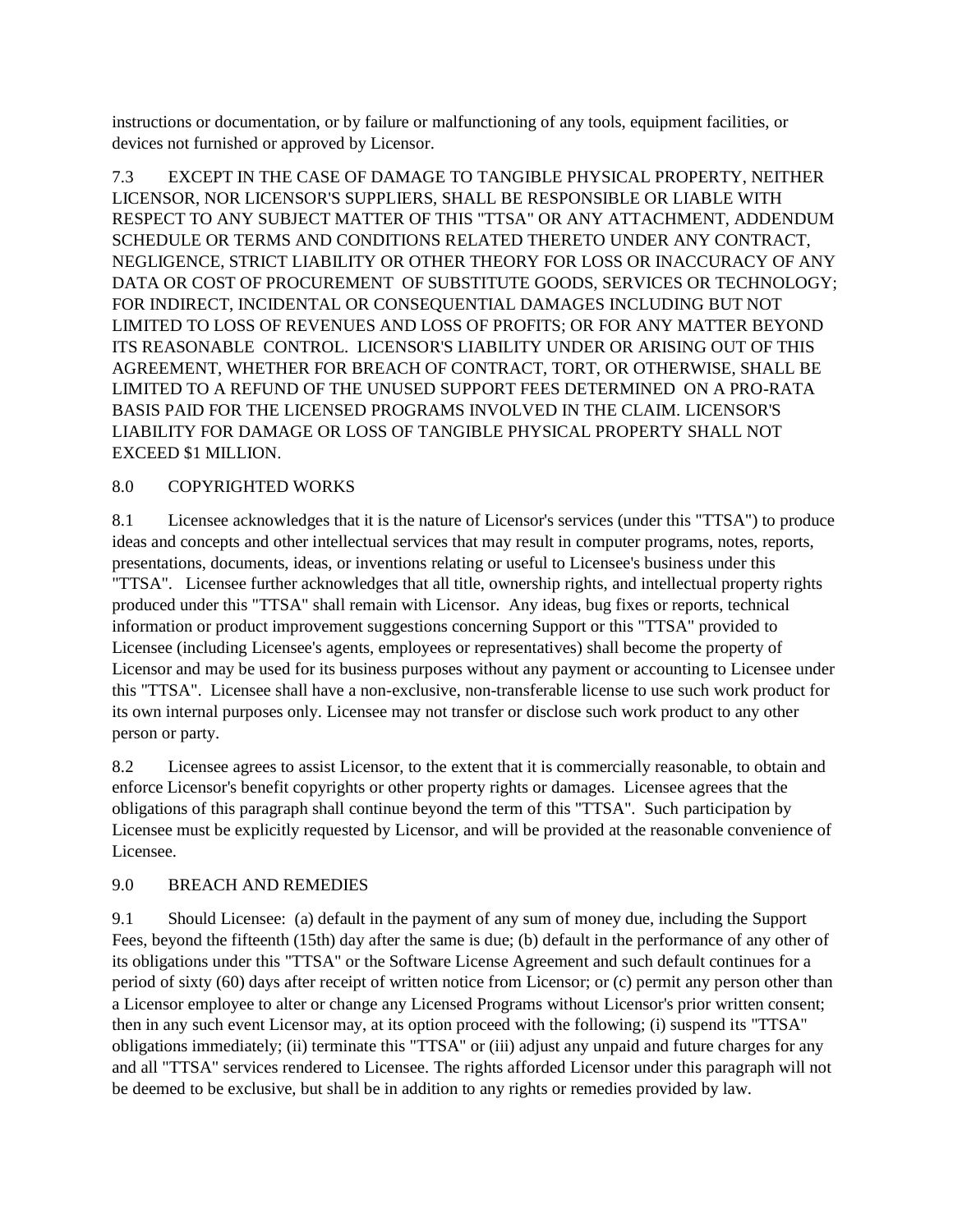#### 10.0 TERMINATION

10.1 Licensee may terminate this "TTSA" at any time by providing Licensor with ninety (90) days written notice of Licensee's intent to terminate. Upon termination or other expiration of this "TTSA", each party shall forthwith return to the other party all papers, materials and other properties of the other held by each for purposes of execution of this "TTSA", except that Licensee may retain any materials or documentation for which Licensee has paid Licensor a fee subject to the terms of this "TTSA".

10.2 Licensee's obligation to pay Licensor amounts due hereunder and sections 6.0, 7.0, 8.0, and 12.0 shall survive any expiration or termination of this "TTSA".

#### 11.0 ASSIGNMENT

11.1 Neither this "TTSA" nor any rights or obligations hereunder, shall be transferred or assigned by Licensee without the prior written consent of Licensor, which consent shall not be unreasonably withheld.

11.2 Licensor reserves the right to assign the performance of this "TTSA" to a qualified third party.

#### 12.0 GENERAL

12.1 The General Provisions (Section 13.0), as well as the section pertaining to Title (Section 11.0), each as stipulated in the Software License Agreement, are incorporated herein as an integral part of this "TTSA".

| Accepted By:          |               |
|-----------------------|---------------|
| <b>NACCRRA:</b>       | Licensee:     |
| BY:                   | BY:           |
|                       |               |
| <b>Printed Name:</b>  | Printed Name: |
| Title:                | Title:        |
| Date:                 | Date:         |
| Phone: (703) 341-4100 | Phone:        |
|                       |               |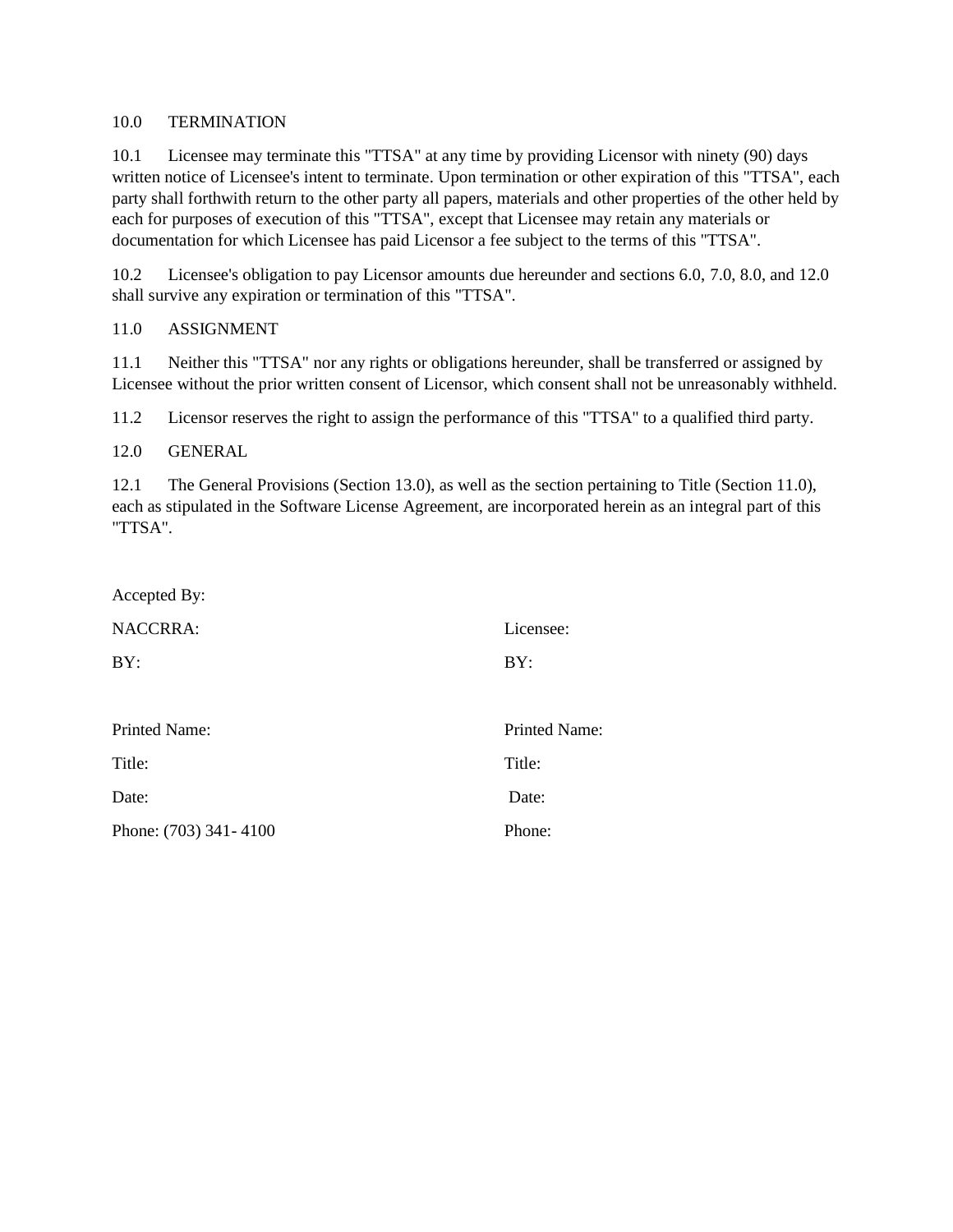#### **SCHEDULE "C" to**

#### **NACCRRAware SOFTWARE LICENSE AGREEMENT (Software Upgrades Agreement)**

This Software Upgrades Agreement ("SUA") is an exhibit to the Software License Agreement number NAC-:XXXXX dated XX/XX/XXXX between Licensor and Licensee and constitutes an Agreement under which Licensor will provide Upgrades for the Licensed Programs licensed to Licensee pursuant to the Software License Agreement. All terms not otherwise defined herein shall have the meaning given them in the Software License Agreement.

#### 1.0 TERM

1.1 The effective annual upgrade period for each Licensed Programs covered by the SUA shall be July 1 to June 30th

#### 2.0 RESPONSIBILITIES OF LICENSOR

Licensor agrees that during the term of SUA and with respect to the Licensed Programs to be Upgraded hereunder, Licensor shall use its commercial best efforts to:

2.1 Provide Licensee with Upgrades to Licensed Programs. Licensor makes no representations as to what may be included in and/or excluded from an Upgrade and is under no obligation to incorporate any update or newly developed functionality.

2.2 Provide Licensee with up to 2 hours of product support by electronic mail, facsimile, phone, or mail during the support year July 1 to June 30. After the expiration of the allocated time or the support year (i.e., all product support time expires on June 30th of each year), should Licensee desire Licensor to provide additional product support, the parties shall enter into a separate Training and Technical Support Agreement, which will be annexed to this Agreement and incorporated herein.

2.3 Provide the designated System Administrator with information regarding the new functionality included within the Upgrade.

2.4 Provide an overview of all new functionality incorporated into each Upgrade.

2.5 Include Upgrades to the appropriate help screens identifying the functionality and correct processes and procedures.

3.0 RESPONSIBILITIES OF LICENSEE

3.1 Appoint two (2) System Administrators who will maintain the integrity of the Licensed Programs under the terms of the Software License Agreement and the SUA, who will act as Licensee's liaison for all technical communications with Licensor and who will act as the point of contact for the distribution of information and materials provided to Licensee by Licensor pursuant to the SUA.

3.2 Properly maintain the Licensed Programs at the then current version and release level. If any Upgrade of the Licensed Programs offered to Licensee is deemed by Licensee to be undesirable, Licensee may, at its option, continue to Use a prior release of the Licensed Programs. However, should Licensee fail to accept, within 180 days of its offering, the currently supported version of the Licensed Programs, or should Licensee modify the Licensed Programs in any manner except as authorized, in writing, in advance, by Licensor, then Licensor shall have, at its option, no obligation to fulfill the responsibilities set forth in Section 2.0. Licensor's obligations as provided for in Section 2.0 shall only apply to the current release of the Licensed Programs.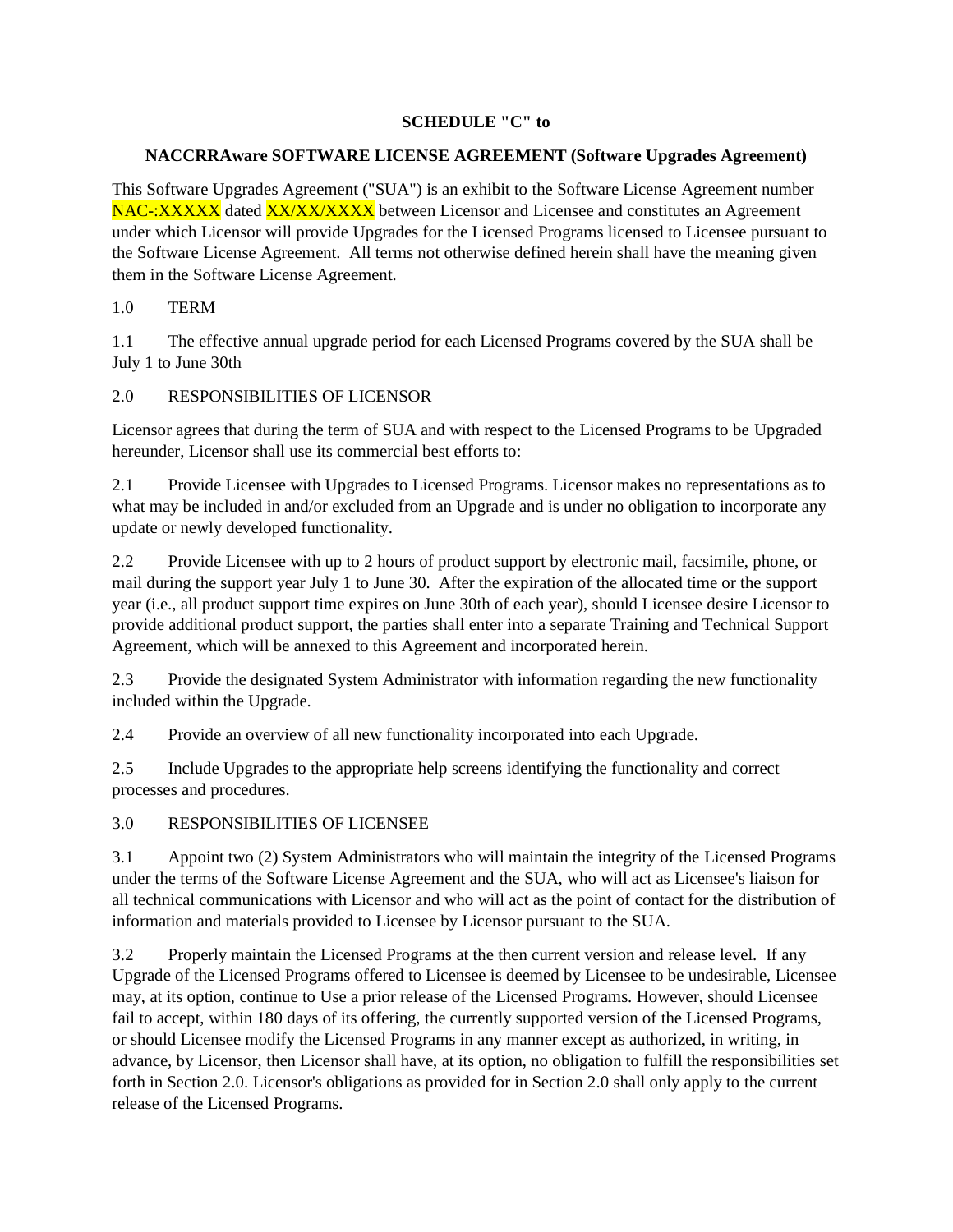3.3 When Upgrades to Licensed Programs are received by Licensee, and immediately following installation of the Upgrade, except for any archival or back-up copies as authorized in Sections 2.3 and 3.2 of the Software License Agreement, Licensee shall promptly destroy, or at Licensor's election return any prior version.

# 4.0 LIMITATIONS OF UPGRADES

Unless specific exceptions are approved in writing by Licensor, the following limitations of Upgrades shall apply:

4.1 Upgrades for the Use of Licensed Programs(s) in the designated configuration specified in Schedule A of the Software License Agreement.

4.2 Pursuant to Section 3.4 of the SUA, Licensor may, at its option, limit or discontinue its Upgrade obligations if the Licensed Programs Upgrades have not been installed as required or if the Licensed Programs has been modified in any way without Licensor's prior written approval.

4.3 Licensor shall be under no obligation to provide Upgrades to Licensee if Licensor determines that the Licensee has problems identified as a result from failure or malfunction of any tools, equipment, facilities or devices not furnished by, or approved in writing for use in connection with the Licensed Programs by Licensor.

# 5.0 ANNUAL UPGRADE FEES

5.1 On or before July I of the year following execution of the Software License Agreement, or on or before the expiration of any SUA (all of which shall expire on June 30th of the applicable year), Licensee may elect to obtain from Licensor an annual SUA for the Licensed Programs by paying to Licensor the applicable Upgrade Fee determined pursuant to Section 5.2.

5.2 The annual Upgrade Fee shall be \$**N/A**. If the execution of the Software License Agreement occurred in the one year proceeding the July 1 date for payment for an SUA, then the Upgrade Fee then payable shall not be prorated. The Upgrade Fee shall be due thirty (30) days from the date execution of the SUA. Interest will be charged on past due amounts at the lesser of one and one- half percent (1 1/2%) per month, or at the maximum interest rate allowed by law.

5.3 If Licensee requests Upgrades not provided for hereunder, Licensor may at its sole discretion agree to provide such Upgrades at a fee based on the work requested, including all time, travel and other out-of-pocket expenses.

5.4 Licensee shall be responsible for applicable taxes, including sales, use, personal property, excise, or other taxes and duties and, specifically excluding any income or corporate franchise taxes, to be paid by Licensor.

5.5 Upgrade Fees do not include travel, food and lodging expenses associated with the services to be provided by Licensor hereunder, which expenses Licensee hereby agrees to reimburse to Licensor at cost upon Licensor's invoice of the same.

5.6 If Licensee fails to pay the Upgrade Fee on or before July 1 of the year term following execution of the Software License Agreement, or on or before the expiration of the then current annual SUA, Licensor may, in its sole discretion, accept payment of the Upgrade Fee and grant Licensee a new SUA for a new annual period, which shall be deemed to have begun as of the date the annual Upgrade Fee was originally due from Licensee.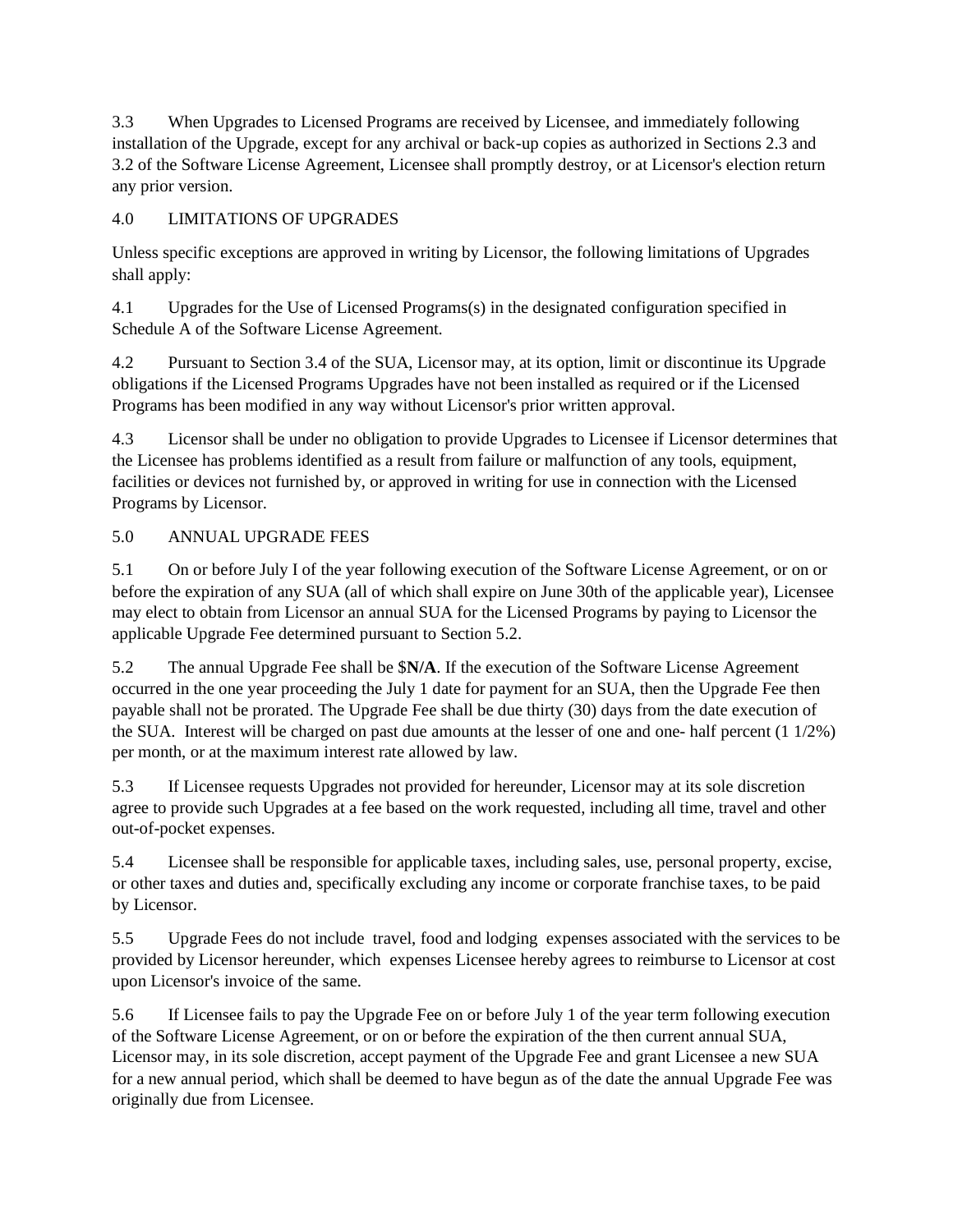#### 6.0 DISCLAIMER OF WARRANTIES

## 6.1 IN CONNECTION WITH THIS SUA AND THE UPGRADES RENDERED HEREUNDER, LICENSOR MAKES NOWARRANTY, EITHER EXPRESSED OR IMPLIED, INCLUDING, BUT NOT LIMITED TO, ANY WARRANTY OF FITNESS FOR A PARTICULAR PURPOSE OR OF MERCHANTABILITY OR NON-INFRINGEMENT, LICENSOR'S SOLE OBLIGATION SHALL BE LIMITED TO LICENSOR'S USE OF COMMERCIAL BEST EFFORTS TO UPGRADE THE LICENSED PROGRAMS.

# 7.0 LIMITATION OF LIABILITY

7.1 In connection with the Upgrades to be provided hereunder, Licensor shall under no circumstances, be responsible directly or indirectly, for any damage to the apparatus or adjacent property of Licensee, nor for any injuries to persons, unless such damage or injury is directly attributable to the negligence of Licensor.

7.2 Licensor shall not be liable for the acts and workmanship of the employees, contractors, subcontractors, or agents of Licensee, including but not limited to the failure to observe Licensor's instructions or documentation, or by failure or malfunctioning of any tools, equipment facilities, or devices not furnished or approved by Licensor.

7.3 EXCEPT IN THE CASE OF DAMAGE TO TANGIBLE PHYSICAL PROPERTY, NEITHER LICENSOR, NOR LICENSOR'S SUPPLIERS, SHALL BE RESPONSIBLE OR LIABLE WITH RESPECT TO ANY SUBJECT MATTER OF THIS SUA OR ANY ATTACHMENT, ADDENDUM SCHEDULE OR TERMS AND CONDITIONS RELATED THERETO UNDER ANY CONTRACT, NEGLIGENCE, STRICT LIABILITY OR OTHER THEORY FOR LOSS OR INACCURACY OF ANY DATA OR COST OF PROCUREMENT OF SUBSTITUTE GOODS, SERVICES OR TECHNOLOGY; FOR INDIRECT, INCIDENTAL OR CONSEQUENTIAL DAMAGES INCLUDING BUT NOT LIMITED TO LOSS OF REVENUES AND LOSS OF PROFITS; OR FOR ANY MATTER BEYOND ITS REASONABLE CONTROL. LICENSOR'S LIABILITY UNDER OR ARISING OUT OF THIS AGREEMENT, WHETHER FOR BREACH OF CONTRACT, TORT, OR OTHERWISE, SHALL BE LIMITED TO A REFUND OF THE UNUSED UPGRADES FEES DETERMINED ON A PRO-RATA BASIS PAID FOR THE LICENSED PROGRAMS INVOLVED IN THE CLAIM. LICENSOR'S LIABILITY FOR DAMAGE OR LOSS OF TANGIBLE PHYSICAL PROPERTY SHALL NOT EXCEED \$1 MILLION.

## 8.0 COPYRIGHTED WORKS

8.1 Licensee acknowledges that it is the nature of Licensor's services to produce ideas and concepts and other intellectual services that may result in computer programs, notes, reports, presentations, documents, ideas, or inventions relating or useful to Licensee's business under this SUA. All title, ownership rights, and intellectual property rights produced under this SUA shall remain with Licensor. Any ideas, bug fixes or reports, technical information or product improvement suggestions concerning the Upgrades or this SUA provided to Licensee (including Licensee's agents, employees or representatives) shall become the property of Licensor and may be used for its business purposes without any payment or accounting to Licensee under this SUA. Licensee shall have a non-exclusive, non-transferable license to use such work product for its own internal purposes only. Licensee may not transfer or disclose such work product to any other person or party.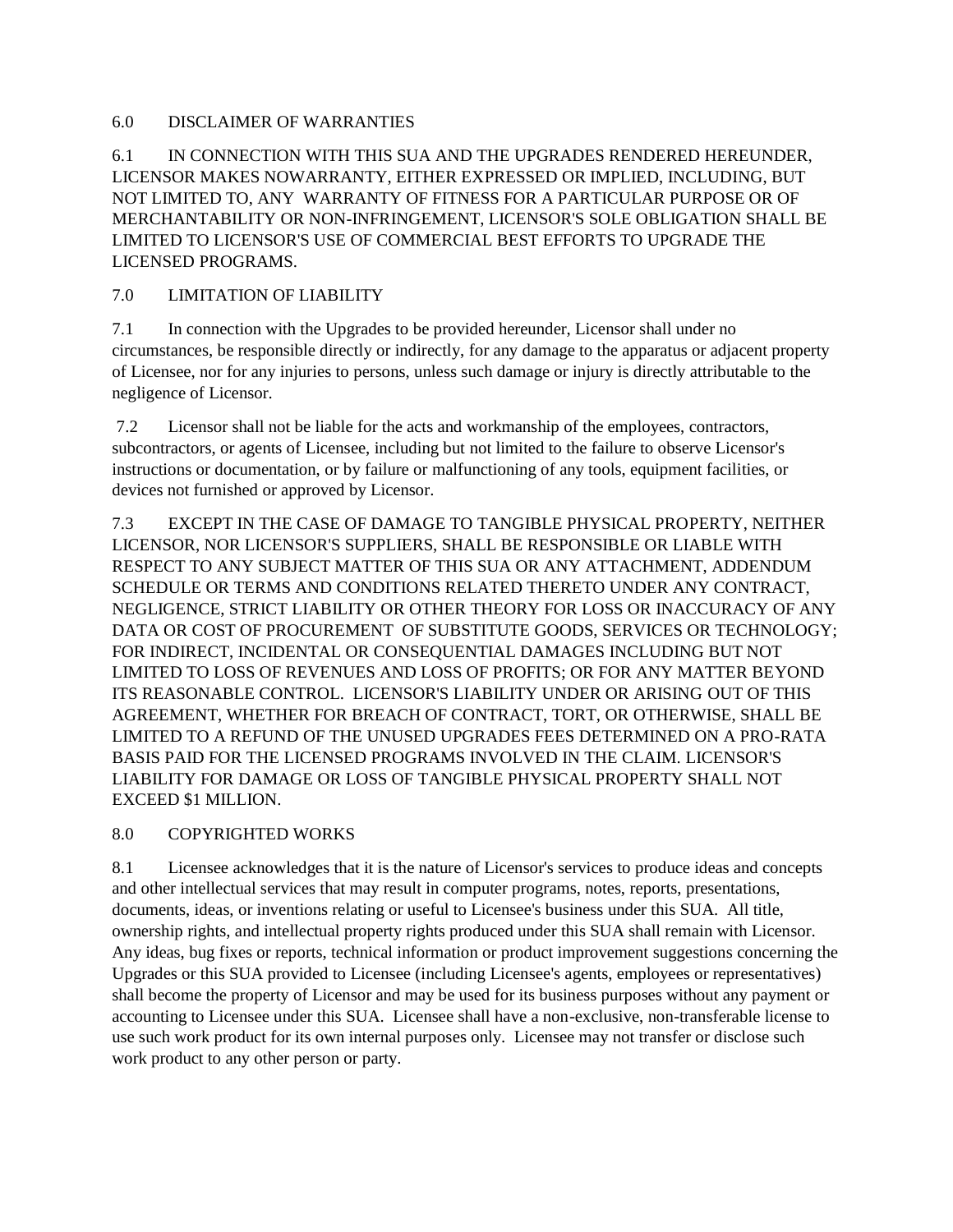8.2 Licensee agrees to assist Licensor, to the extent that it is commercially reasonable, to obtain and enforce Licensor's benefit copyrights or other property rights or damages. Licensee agrees that the obligations of this paragraph shall continue beyond the term of this SUA. Such participation by Licensee must be explicitly requested by Licensor, and will be provided at the reasonable convenience of Licensee.

## 9.0 BREACH AND REMEDIES

9.1 Should Licensee: (a) default in the payment of any sum of money due beyond the fifteenth (15th) day after the same is due; (b) default in the performance of any other of its obligations under this SUA or the Software License Agreement and such default continues for a period of sixty (60) days after receipt of written notice from Licensor; or (c) permit any person other than a Licensor employee to alter or change any Licensed Programs without Licensor's prior written consent; then in any such event Licensor may, at its option proceed with the following; (i) suspend its SUA obligations immediately; (ii) terminate this SUA or (iii) adjust any unpaid and future charges for any and all SUA services rendered to Licensee. The rights afforded Licensor under this paragraph will not be deemed to be exclusive, but shall be in addition to any rights or remedies provided by law.

## 10.0 TERMINATION

10.1 Licensee may terminate this SUA at any time by providing Licensor with ninety (90) days written notice of Licensee's intent to terminate. Upon termination or other expiration of this SUA, each party shall forthwith return to the other party all papers, materials and other properties of the other held by each for purposes of execution of this SUA, except that Licensee may retain any materials or documentation for which Licensee has paid Licensor a fee subject to the terms of this SUA.

10.2 Licensee's obligation to pay Licensor amounts due hereunder and sections 6.0, 7.0, 8.0, and 12.0 shall survive any expiration or termination of this SUA.

## 11.0 ASSIGNMENT

11.1 Neither this SUA nor any rights or obligations hereunder, shall be transferred or assigned by Licensee without the prior written consent of Licensor, which consent shall not be unreasonably withheld.

11.2 Licensor reserves the right to assign the performance of this SUA to a qualified third party.

#### 12.0 GENERAL

12.1 The General Provisions (Section 13.0), as well as the section pertaining to Title (Section 11.0), each as stipulated in the Software License Agreement, are incorporated herein as an integral part of this SUA.

#### Accepted By: NACCRRA: BY Printed Name: Title: Date<sup>·</sup> Phone: (703) 341- 4100 Licensee: BY: Printed Name: Title<sup>.</sup> Date<sup>·</sup> Phone: